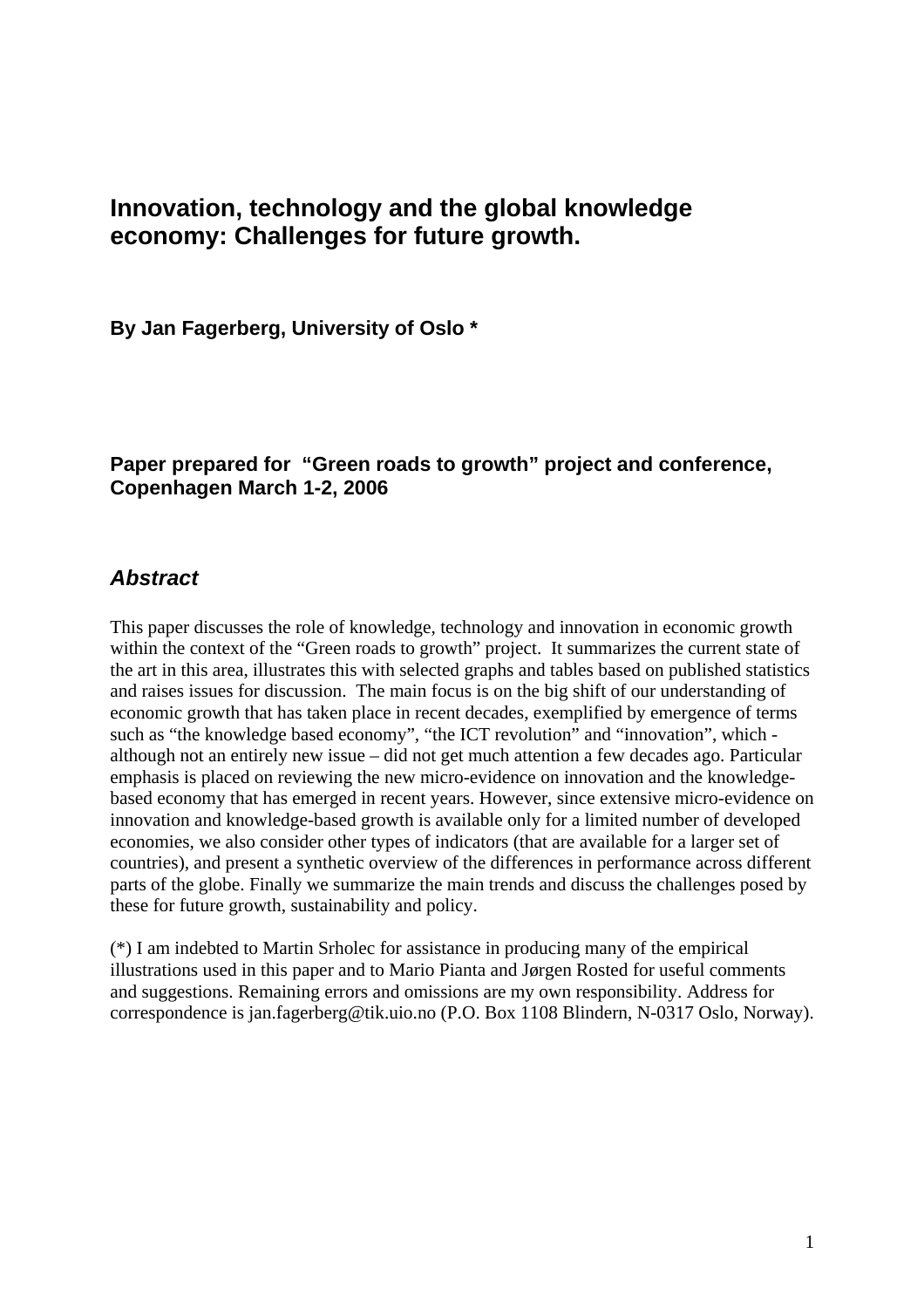### **Introduction**

 $\overline{a}$ 

It is difficult to find an issue that is more central to policy makers' agenda than how to achieve economic growth. Indeed, it is generally acknowledged that economic growth is seen as essential for the realization of important policy objectives, such as income, welfare (including the environment) and – last but not least - employment. The ability of a country to foster economic growth and, hence, realize other important policy objectives is what is often termed the "competitiveness" of a country (Fagerberg 1988, 1996, Fagerberg, Knell and Srholec 2004). Therefore it comes as no surprise when policy makers in the European Union want to make Europe the most competitive region in the global knowledge based economy (the Lisbon agenda). What this means is simply to get the European Union on a growth path that is consistent with the realization of important policy objectives.

Although this may sound simple enough experience tells us that getting there may not be just as simple. In fact, the EU has not come very far in realizing the ambitious goals of the Lisbon agenda, and concerns have been expressed on to what extent the political steps taken in order to do so are really appropriate. This reminds us of the important insight that any policy aimed at raising long-term growth has to be based on a thorough understanding of the factors behind growth and the concrete circumstances into which the policy is going to be implemented. In the next sections we discuss the first of these issues in a bit more detail. Focus will be on the big shift of our understanding of economic growth that has taken place in recent decades, exemplified by emergence of terms such as "the knowledge based economy" (which seems to be on everybody's lips these days), "the ICT revolution" and "innovation" (which - although not an entirely new issue – did not get much attention a few decades ago). Particular emphasis is placed on reviewing the new micro-evidence on innovation and the knowledge-based economy that has emerged in recent years and the conclusions that can be drawn from this on how knowledge based growth works at what the scope for policy may be.

However, extensive micro-evidence on innovation and knowledge-based growth is only available for a limited number of developed economies. To arrive at a more coherent picture of global dynamics we therefore broaden the scope to include other types of indicators that are available for a larger set of countries, and present a synthetic overview of the differences in performance across different parts of the globe. Finally we discuss the challenges posed by these current trends for future growth, including the issue of sustainability. As discussed already by the classical political economists two centuries ago, growth may be of two different kinds: A mere expansion of activity without a change in methods of production, or it may involve a change in the latter as well. While the former inevitably sooner or later will be constrained by limited natural resources, the latter may arguably escape the resource constraint – at least for the foreseeable future - by getting more out of less and changing the resource base. Indeed, without continuing technological and organizational change, growth will be impossible, because of the constraints posed by limited natural resources. Therefore innovation is key to sustainable growth and economic development on a global scale.**<sup>1</sup>**

<sup>&</sup>lt;sup>1</sup> Innovation is also important for employment. The introduction of new products (product innovation) is commonly acknowledged to have a clear positive effect on employment. But it has been argued that process innovation, due to its cost-cutting nature, may also displace jobs. However, such differences (in employment effects) between different types of innovations, while distinguishable at the level of the individual firm or industry, tend to become more blurred at the level of the overall economy. In fact, many economists go so far as to argue that the savings in costs, following a process innovation in a single firm or industry, by necessity will generate additional income and demand in the economy at large, which will "compensate" for any initial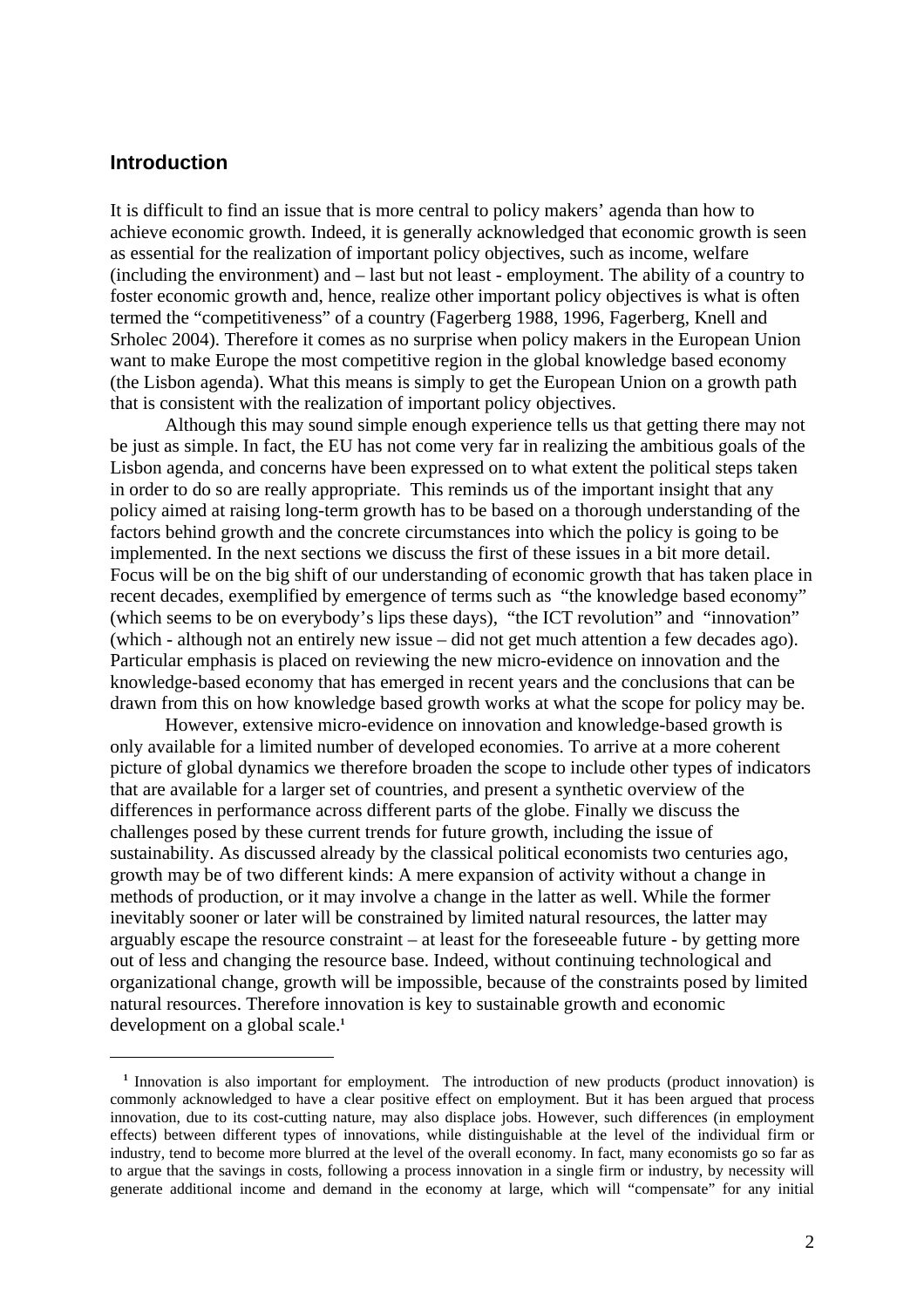### **Perspectives on growth: From mechanization to knowledge** <sup>2</sup>

Intuitively, most people easily accept the idea that knowledge and economic development is intimately related. However, this is not the way different levels of development used to be explained by economists. From the birth of the so-called "classical political economy" – a term invented by Karl Marx - two centuries ago, what economists have focused on when trying to explain differences in income or productivity is accumulated capital per worker. Similarly, differences in economic growth have been seen as reflecting different rates of capital accumulation. This perspective arguably reflects the important role played by "mechanization" as a mean for productivity advance during the so-called (first) industrial revolution, the period during which the frame of reference for much economic reasoning was formed. Closer to our own age Robert Solow adopted this perspective in his so-called "neoclassical growth theory" (Solow 1956). The theory predicted that, under otherwise similar circumstances, investments in poor countries (e.g. those with little capital) would be more profitable than in the richer ones, so that the former would be characterized by higher investment and faster economic growth than the latter. As a consequence of this logic, a narrowing of the development gap (so-called "convergence") should be expected. Based on another argument borrowed from the classical political economists (reflecting their opposition towards mercantilist politics and feudal privileges), such convergence was by many economists deemed all the more probable; the less the state interfered with working of the "free" market. This gave birth to a particular approach to development policy, termed the "market friendly" approach associated, advocated by international agencies such as the IMF and the World Bank (see, for instance, World Bank 1993).

The prediction that global capitalist dynamics would be accompanied by a convergence in income and productivity between initially poor and rich countries was an attractive one in many respects. It represented a liberal and optimistic view on global economic development. As long as governments did not interfere excessively in the working of markets, and limited itself to certain basic tasks, a happy ending was expected to be within sight. However, it is rare to see a prediction that is so completely rejected by the evidence as this one is. In fact, the history of capitalism from the industrial revolution onwards is one of increasing differences in productivity and living conditions across different parts of the globe. According to one source, 250 years ago the difference in income or productivity per head between the richest and poorest country in the world was approximately 5:1, while more recently this difference has increased to 400:1 (Landes 1998). But in spite of this long run trend towards divergence in productivity and income, there are many examples of (initially) backward countries that – at different times – have managed to narrow the gap in productivity and income between themselves and the frontier countries, in other words, to "catch up". Japan in the decades before and after the Second World War and the "Asian tigers" more recently are obvious examples.

This diversity in performance across countries on different levels of development is not limited long historical periods (centuries) but is even more characteristic today. As an illustration of this Figure 1 plots growth in GDP per capita (horizontal axis) versus its level (vertical axis) for a large sample of countries during the last quarter of a century. In this way

negative effects of a process innovation on overall employment. The issue remains highly controversial, and we will not discuss it in further depth here. For a good, up-todate overview of the literature on innovation and employment see Pianta (2004).

<sup>2</sup> Some of the text in this section draws on my paper "Knowledge in space: What hope for the poor parts of the globe?, presented at a conference organized by EC, OECD and NSF-US on Advancing Knowledge and the Knowledge Economy in Washington January 10-11, 2005, forthcoming in D. Foray and B. Kahin.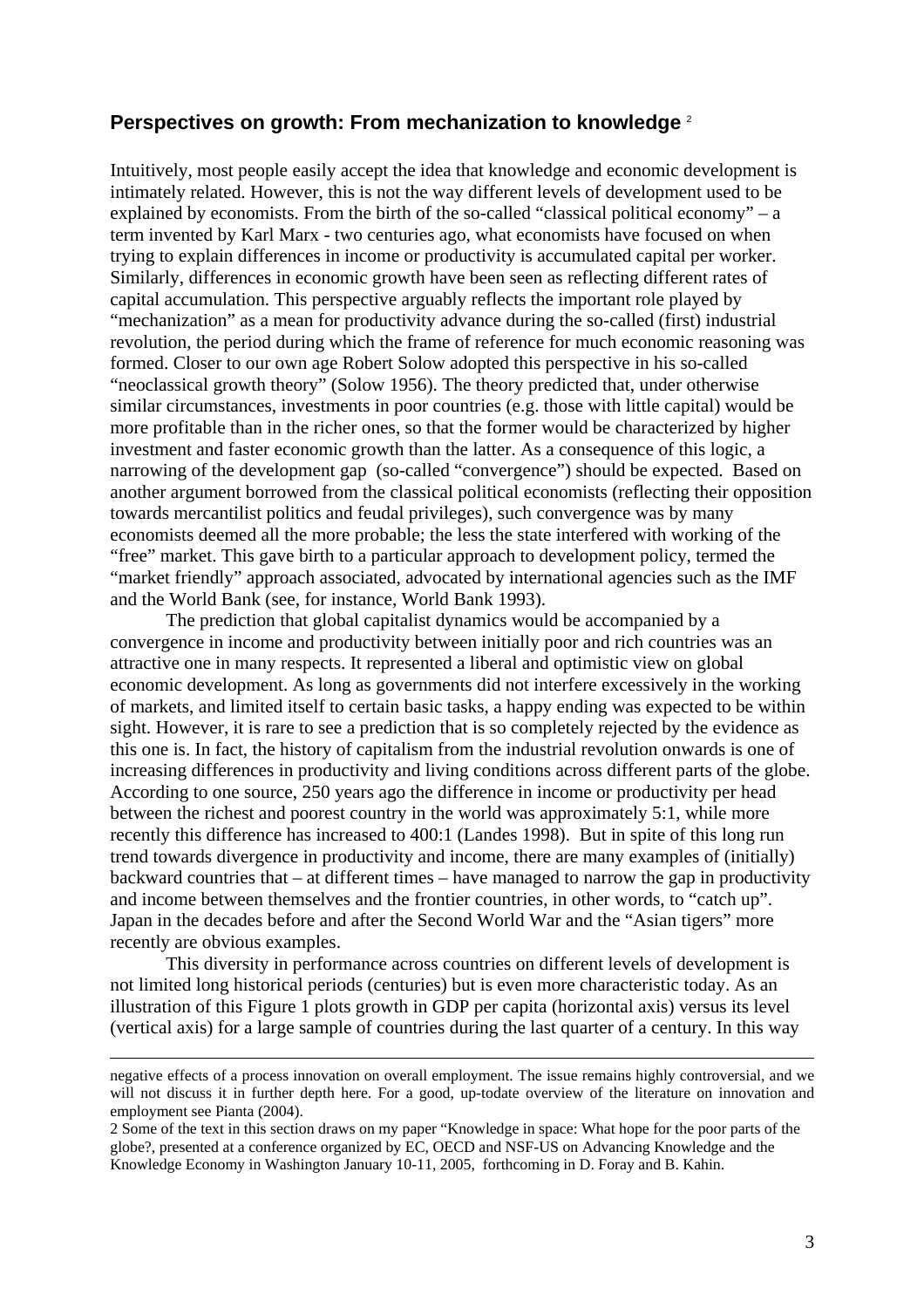four quadrants emerge. Up to the left you have initially rich countries that grow slowly ("losing momentum"), down to the right initially poor countries that grow fast (e.g. "catching up"). If the global economy is on a converging path, the great majority of countries will cluster in these two quadrants. But this is not the case, the majority of countries clearly belong to the remaining quadrants; up to the right initially rich countries that continue to move ahead of the others ("moving ahead") and down to the left poor countries that grow slowly ("falling behind"). As is evident from the graph the latter group consists to a large extent of African countries (joined by some Latin American and Asian ones and some former members of the USSR or its sphere of influence in Eastern Europe).



**Figure 1: Convergence vs. divergence in GDP per capita over 1980-2003** 

Source: GGDC (2005).

Table 1 illustrates this tendency towards divergence in a more substantive fashion by reporting data for levels of growth in GDP per capita for major players in the global economy. It should be noted that the means reported in the table are population weighted to avoid an unwanted influence of small countries (which dominate in terms of mere numbers but not in terms of population or GDP) on the reported statistics. As is evident from the table the performance of low-income economies differs greatly. While China and some other Asian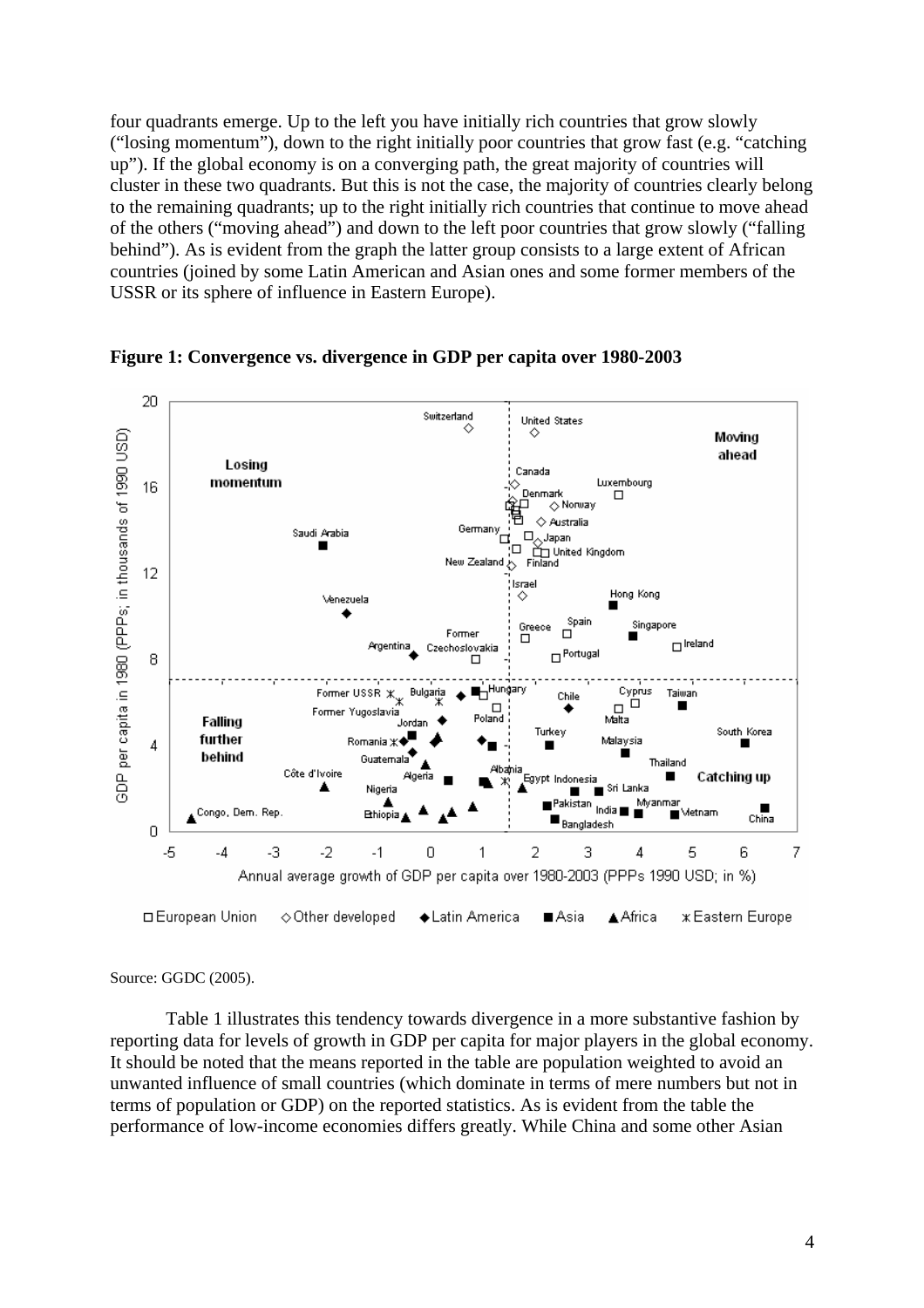economies catch up at a rapid rate, countries in Eastern Europe and the CIS<sup>3</sup> and African countries hardly grow at all (fall behind). However, there are also signs of divergence between more advanced economies recently, with United States doing somewhat better in terms of GDP per capita growth than its counterparts in Europe. The latter difference, it might be noted, is even more striking in GDP growth since employment is developing more favourably in the United States than in the European union.

|                                   | GDP per capita<br>(in thousands of 1990 USD) |        |        | Average annual growth (in %) |         |        |
|-----------------------------------|----------------------------------------------|--------|--------|------------------------------|---------|--------|
|                                   | 1980                                         | 1990   | 2003   | 80-90                        | $90-03$ | 80-03  |
| European Union (25)               | 11,994*                                      | 14,358 | 17,784 | $1.9*$                       | 1.7     | $1.8*$ |
| $O/w$ EU-north                    | 14,176                                       | 17,046 | 20,415 | 1.9                          | 1.4     | 1.6    |
| EU-south                          | 11,048                                       | 13,849 | 17,350 | 2.3                          | 1.7     | 2.0    |
| EU-new members                    | $6.386*$                                     | 6.686  | 8,611  | $-0.3*$                      | 2.0     | $1.2*$ |
| <b>United States</b>              | 18,577                                       | 23,201 | 29,208 | 2.2                          | 1.8     | 2.0    |
| Japan                             | 13,428                                       | 18,789 | 21,373 | 3.4                          | 1.0     | 2.0    |
| Asian Tigers                      | 5,306                                        | 9,975  | 17,120 | 6.5                          | 4.2     | 5.2    |
| China                             | 1,067                                        | 1,858  | 4,429  | 5.7                          | 6.9     | 6.4    |
| Asia (other developing countries) | 1,510                                        | 1,924  | 2,834  | 2.5                          | 3.0     | 2.8    |
| Latin America                     | 5,781                                        | 5,351  | 6,051  | $-0.8$                       | 1.0     | 0.2    |
| East Europe and CIS               | 6,199                                        | 6,510  | 5,246  | 0.5                          | $-1.6$  | $-0.7$ |
| Africa                            | 1,672                                        | 1,581  | 1,646  | $-0.6$                       | 0.3     | $-0.1$ |
| World                             | 4,678                                        | 5,417  | 6,821  | 1.5                          | 1.8     | 1.7    |

**Table 1: GDP per capita by regions over 1980-2003 (in PPPs, population weighted)** 

Note: \*) Data is missing for Slovenia, Estonia, Latvia and Lithuania. Source: GGDC (2005).

How to explain this diversity in patterns of development? Is it related to a superior ability to develop and/or exploit knowledge in the successful countries, as many perhaps would suspect? As noted in the introduction, theoretical work for a long time tended to ignore the role of knowledge in development (Fagerberg 1994). This was not only caused by the fact that economists' focus for historical reasons was elsewhere. It also had to do with a particular view on knowledge that came to dominate economics, that is knowledge as a socalled "public good" or a body of information, freely available to all interested, that can be used over and over again (without being depleted). Arguably, if this is what knowledge is about, it should be expected to benefit everybody all over the globe to the same extent, and hence cannot be invoked as an explanation of differences in growth performance. Hence, following the logic, the real reasons behind such differences must rest elsewhere. Moreover, if everybody benefits to the same extent, why should anybody care to provide it? For a long time many economists found this question so perplexing that they chose to ignore knowledge altogether (i.e., regard it as a factor that is alien to economic reasoning, or "exogenous" as it is conventionally expressed).

More recently economists such as Paul Romer put an end to this practice by suggesting that knowledge, in the above "public good" sense, is a by-product of investments that firms undertake in order to develop new products and services (Romer 1990). The reason why, following this view, firms find it profitable to do so is that intellectual property rights (patents etc.) give them sufficient protection to secure a healthy private return on their investments. Hence, following this approach, how intellectual property rights are catered for

 $\overline{a}$ 

<sup>&</sup>lt;sup>3</sup> The Council of Independent States (CIS) consists of former Soviet Union member states.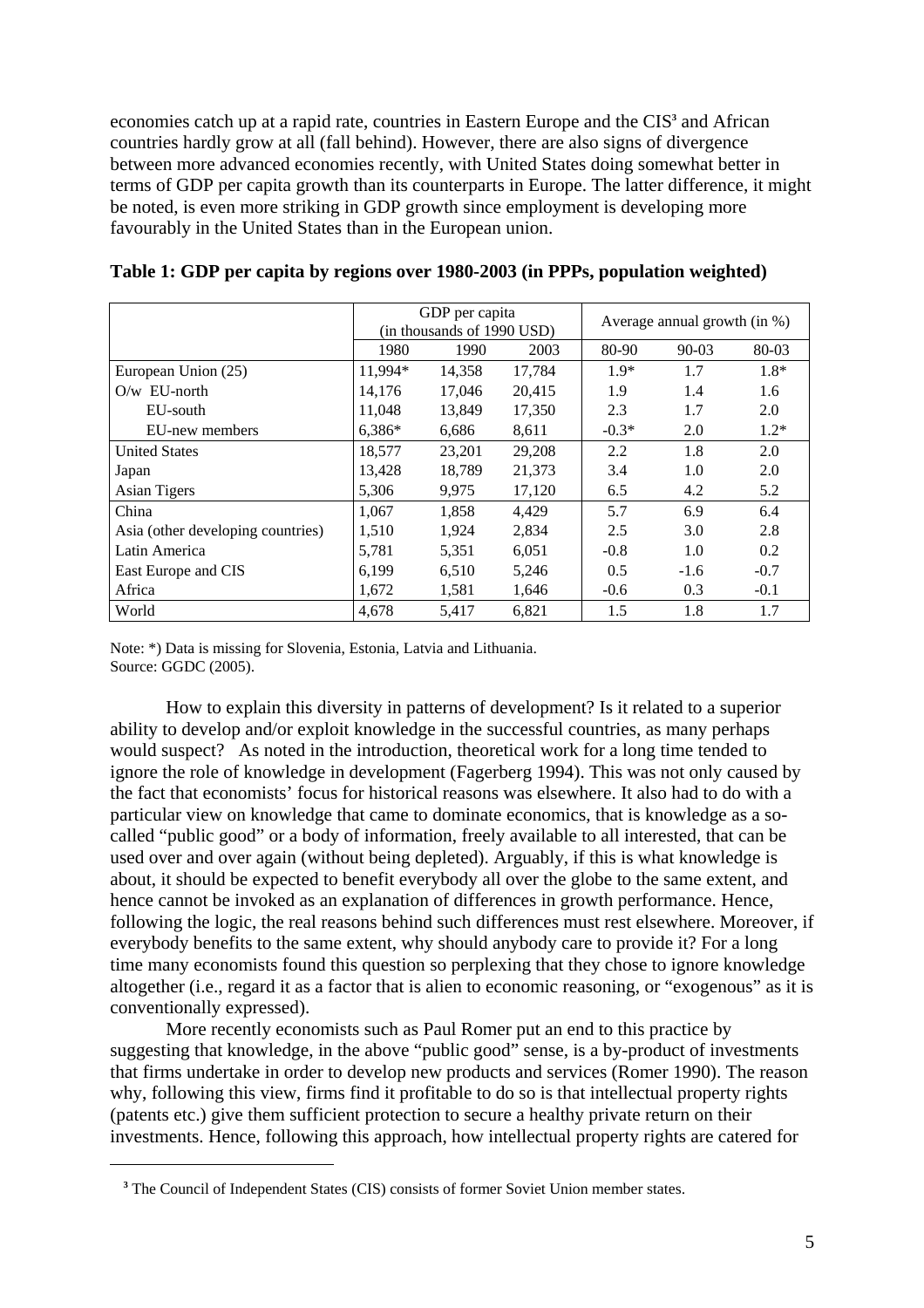(including legal and institutional aspects) may have a very important impact on the economy . The social returns are, at least on average,<sup>4</sup> assumed to be even higher, enhancing the pool of public, freely available knowledge, and spurring growth. If such pools of knowledge can be assumed to be "national" in character, models based on this perspective (so-called "new growth theory") might yield predictions consistent with the observed long-run tendency towards divergence in GDP per capita (with large countries - with large "national" knowledge stocks - in a particularly good position). However, such an assumption would be difficult to justify, given the perspective on knowledge underlying the approach (a body of information). Indeed, the logic of the argument clearly suggests that such freely available knowledge would not be bound to (geographical) context and hence should be expected to benefit all countries.

Should we accept that knowledge is not an important factor behind the vast differences in income across different parts of the globe? Or is there something fundamentally wrong with the way knowledge is conceived by the theoreticians? We put our bets on the latter. When Robert Solow and others started to model growth more than fifty years ago, there was not a lot of work available on knowledge and innovation in firms. However, during the last two decades we have seen a proliferation of work in thin area, with several big surveys, numerous case studies and a lot of interpretative work, and we now know a good deal more about how firms search for, develop and use new knowledge. Surprisingly, this new "knowledge on knowledge" does not seem to have been exploited much by the theoreticians in their attempts to construct models of knowledge based growth. Although innovation is now generally recognized as key to growth, formal models of growth, in particular, typically embody very abstract assumptions on how innovations are brought about, which arguably are not of much help for policymaking. Policy makers are therefore struggling with how to transform these new insights on growth into workable policies, and the European Union's Lisboa/Barcelona process may in fact serve an illustration of this.

### **Understanding innovation based dynamics: Conceptual framework and empirical evidence**

During the last two decades innovation has increasingly become a central focus for policy makers. The reason for this is the central role innovation is assumed to play for income and employment growth (and quality of life more generally). It is increasingly recognized that high quality science and R&D is not sufficient for the realization of important social objectives. New ideas, important as they may be (with potentially far-reaching consequences), have little economic and social impact unless carried out into practice. This – carrying new ideas out into practice – is what innovation is about, and that is why it so important.

For a long time this seemingly innocent step – carrying new ideas out into practice – was not seen as very significant. The major focus, among policy makers and academics, was on the process prior to the first attempt of commercialisation of a new idea, e.g., science and research (within large public and private sector organizations). As long as investments in science and R&D were kept at a high level, it was assumed that the derived social and economic benefits would follow. This perspective on innovation - which later became known as "the linear model " (Kline and Rosenberg 1986) - has typically been used to legitimate large public investments in science and R&D. It continues to be an influential view,

 $\overline{a}$ 

<sup>&</sup>lt;sup>4</sup> Since new technology displace old technology, and hence makes investments made in the latter obsolete, social returns may also in some cases be less than (the sum of) the private returns (see Aghion and Howitt 1998). We will not discuss this possibility further here,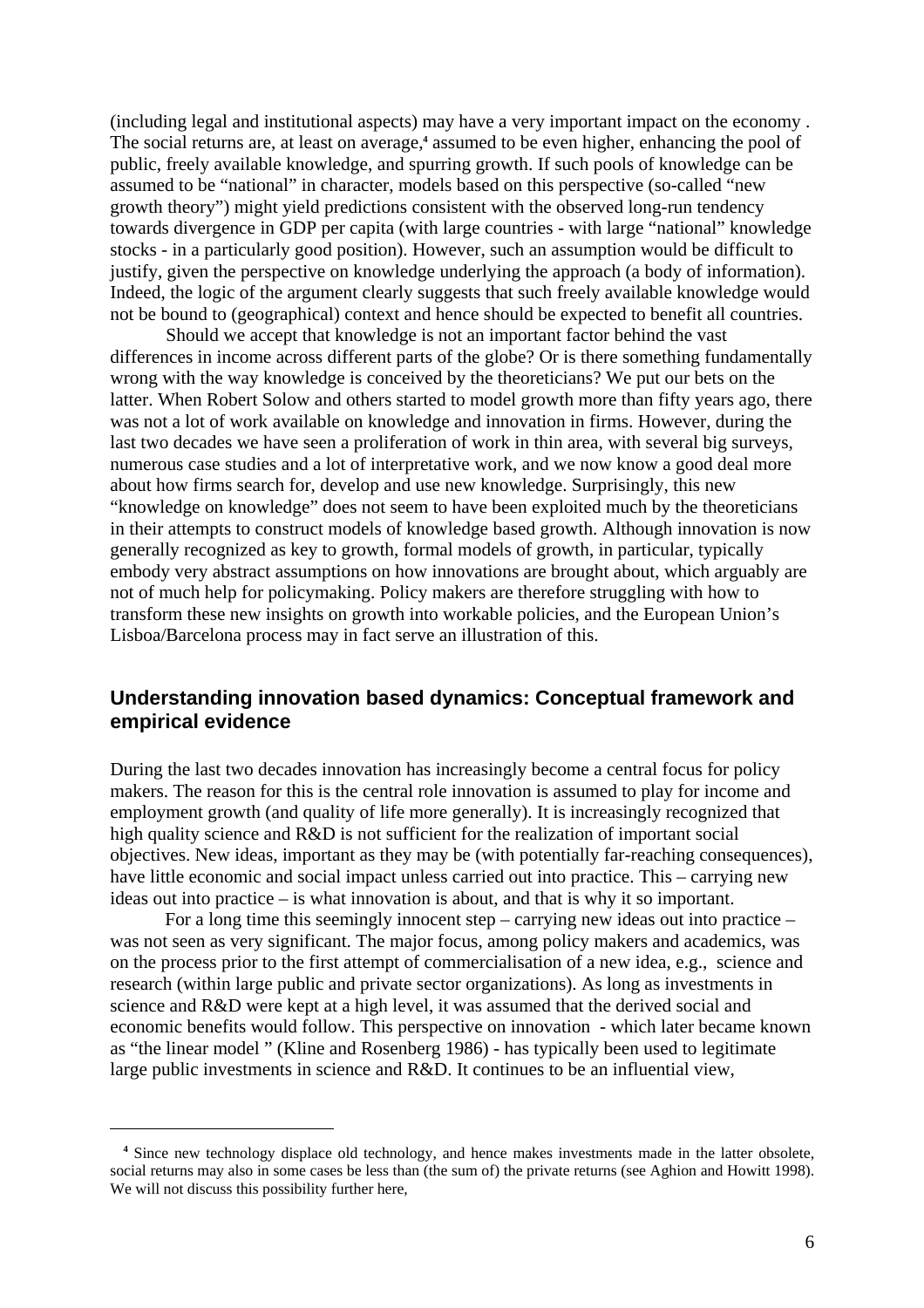particularly among policy makers. For instance, this type of reasoning concurs well with the recently announced EU policy of raising its expenditure of R&D to the 3% of GDP level.

However, although few would deny that science and R&D play important roles in long run economic social and change, the exact nature of these relationships has been subject to considerable controversy. Partly this had to do with the problems in identifying empirically the links between investments in science and R&D and the assumed economic benefits. Another source for raising new questions about innovation comes from a diverse body of empirical research on innovation processes in firms. Although some of it dates way back, this research has been especially vibrant in recent years, particularly in Europe (the so-called Community Innovation Survey – CIS). The CIS survey, now in its third version (Eurostat 2004), shows that, apart from internal sources, interaction with users is the most important source of innovation for firms followed by contacts with suppliers, participation at fairs/exhibitions and impulses from competitors (Figure 2). Contacts with the public R&D infrastructure (universities and research institutes) are generally considered to be of much lesser importance. Although there are some differences in results across countries and/or industries, the ranking of the various sources in terms of their importance is remarkably robust. The biggest difference is actually between firms of different sizes; large firms consistently value external sources of innovation more highly than do small firms.





Source: Eurostat (2004)

This is not to say that universities do not have an important role to play in a knowledge based economy, but according to firms the most important impacts are of an indirect nature, such as through the supply of highly educated and skilled personnel. Admittedly, these findings may seem to be at odds with the widespread expectations among university administrators these days of substantial future incomes to universities from direct involvement in innovation activities (through intellectual property rights - IPRs). However, available evidence from the US, which spearheaded this movement, indicate that for most universities that have followed this trajectory, establishing an IPR system has in fact been a pure financial loss (Mowery 2004). Arguably, the type knowledge on which much recent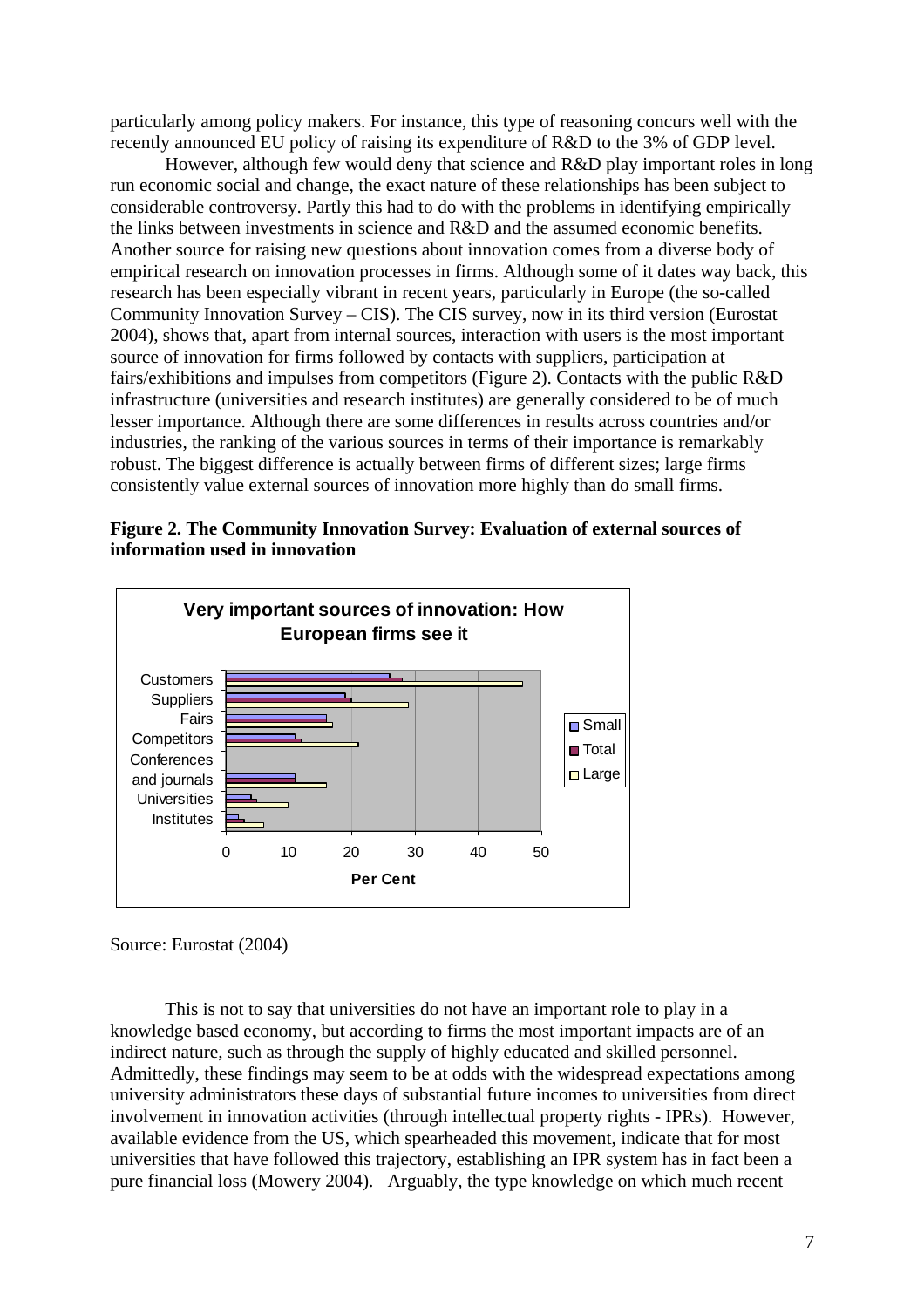discussion of this subject focuses, e.g., codified information that is patented and traded in markets (or not patented and hence provided for free), is only one among several types of economically relevant knowledge (albeit an important one). In fact, there is now a large body of research showing that firms generally do not regard patenting as the most important way to protect their knowledge (Foray 2004, Granstrand 2004, Figure 3 below). This does not imply that there may not be segments within certain sectors or industries that are different in these respects (the biotechnology industry is the prime example) but the general picture is a different one.





The truth of the matter is that in most areas of knowledge, there is a long way from scientific discoveries to commercial exploitation. Lags of several decades or more are not uncommon (Rogers 1995, Fagerberg 2004). Technological activities of firms seldom take abstract scientific principles as point of departure and search for commercial applications (although that may happen). The general pattern is that of a perceived need among customers, a problem that needs to be solved, which generates a search for relevant knowledge. Research emphasizes that, in most cases, firms only have imperfect knowledge on the relevant options in front of them, and that they tend to be myopic, searching, internally at first, then in the neighbourhood of their existing competence/network (Nelson and Winter 1982, Dosi 1988, Cohen and Levinthal 1990, van der Ven et al. 1999). Consistent with this, as illustrated in Figure 2 above, the most highly valued external sources are typically customers and suppliers.

The finding that innovation does not only depend on firms' own (internal) efforts, but also on interaction (and knowledge sharing) with external actors, such as customers and suppliers, led during the 1990s to the formulation of a new approach ("systems of innovation", see Lundvall 1992 and Nelson 1993), which explicitly attempts to take the systemic (or recurring) character of such patterns of interactions more thoroughly into account. This system approach, in its various versions, has become popular among policy makers and analysts, among other things due to its flexible structure (which means that it can easily be adapted to different settings/issues) and the fact that it offers a handy framework for accumulating knowledge about the links between the public R&D infrastructure, policy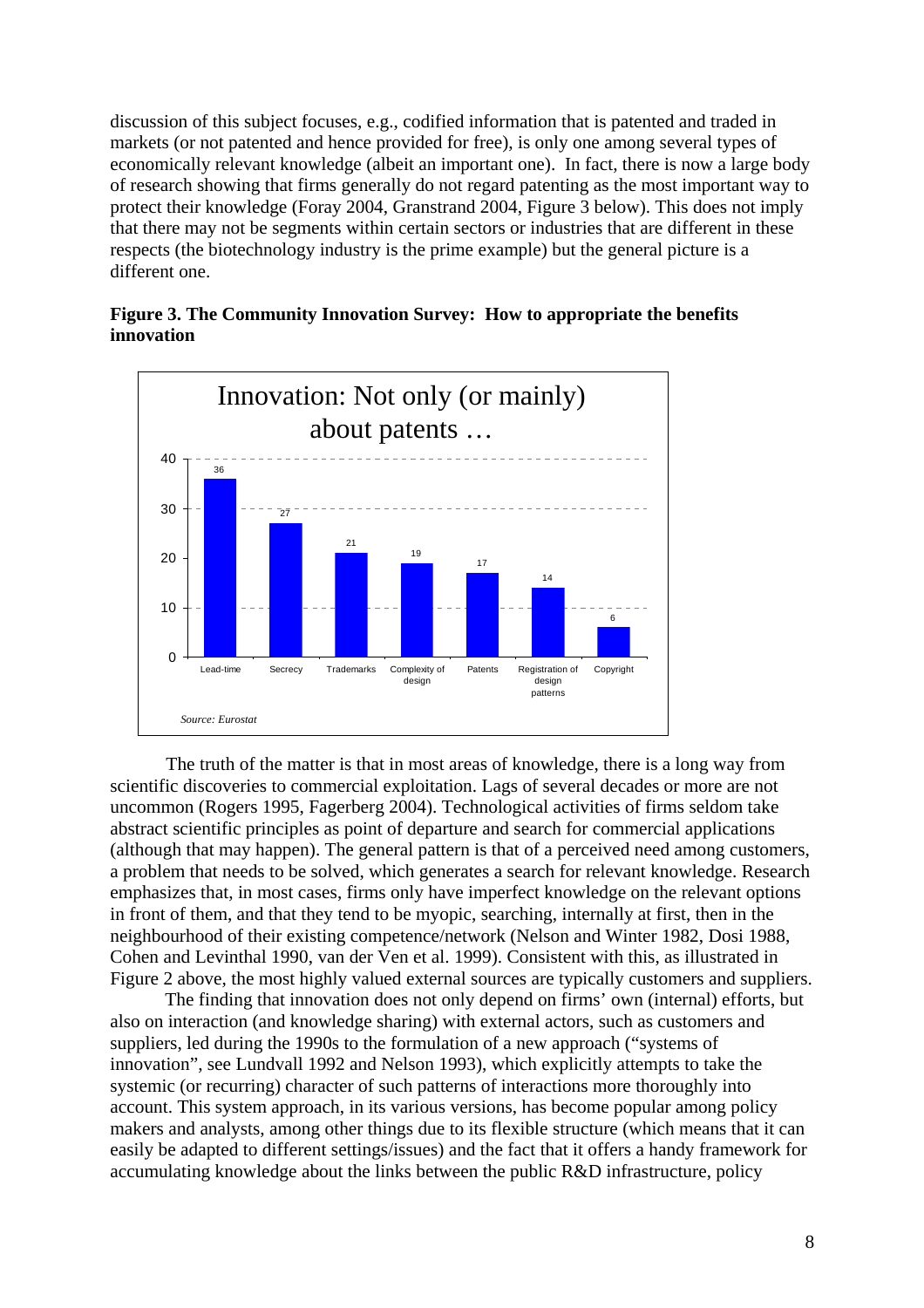initiatives/support schemes and firm behaviour. Although it has been argued that (perhaps because of this flexibility) the approach lacks precision when it comes to making statements on causality and providing policy advice (Fagerberg 2003, Edquist 2004), the correlation between the extent of innovation-cooperation and GDP per capita is very strong, indicating that innovation-cooperation pays off (Figure 4).



**Figure 4: Innovation-cooperation pays off** 

What much recent work in this area boils down to is that some of the popular folklore surrounding the innovation phenomenon, focusing for instance on the construction of technologically very demanding devices, based on scientific breakthroughs, occurring in big laboratories with the help of very advanced and expensive equipment etc., may be a bit onesided. Albeit some innovations are of this sort, many are not, including a lot of those that matter economically. In fact, innovation is not limited to certain so-called high-tech industries, but flourishes in other industries as well, not to speak of services (von Tunzelmann and Acha 2004, Miles 2004), although the factors that matter for innovation (and consequently the available policy options) may vary somewhat from one sector to another (Malerba 2004). Although some innovations may be spectacular technological breakthroughs, the bulk of innovation in modern societies consists of relatively small improvements and it is probably a safe bet that the cumulative impact of these is as great (or greater) than that of the more "radical" or "revolutionary" ones.

 Moreover, a key lesson from modern innovation research is that not only technological innovations of the product and process type, which are what people often use to focus on, matter but that organizational innovations are very important as well. In fact, many of the most important innovations throughout history have been of the organizational kind such as, for instance, the new distribution system that accompanied the development of mass production in the US a century ago, or how Toyota and other Japanese companies reorganized the entire value chain in the car industry in the period following the end of the Second World War (Bruland and Mowery 2004, Fagerberg and Godinho 2004, Lam 2004). Although some organizational innovations have followed in the wake of technological breakthroughs, and have been shown to be of critical importance for the commercial exploitation of such

Source: Own calculations based on Trendchart Innovation Scoreboard 2 and Eurostat (2004)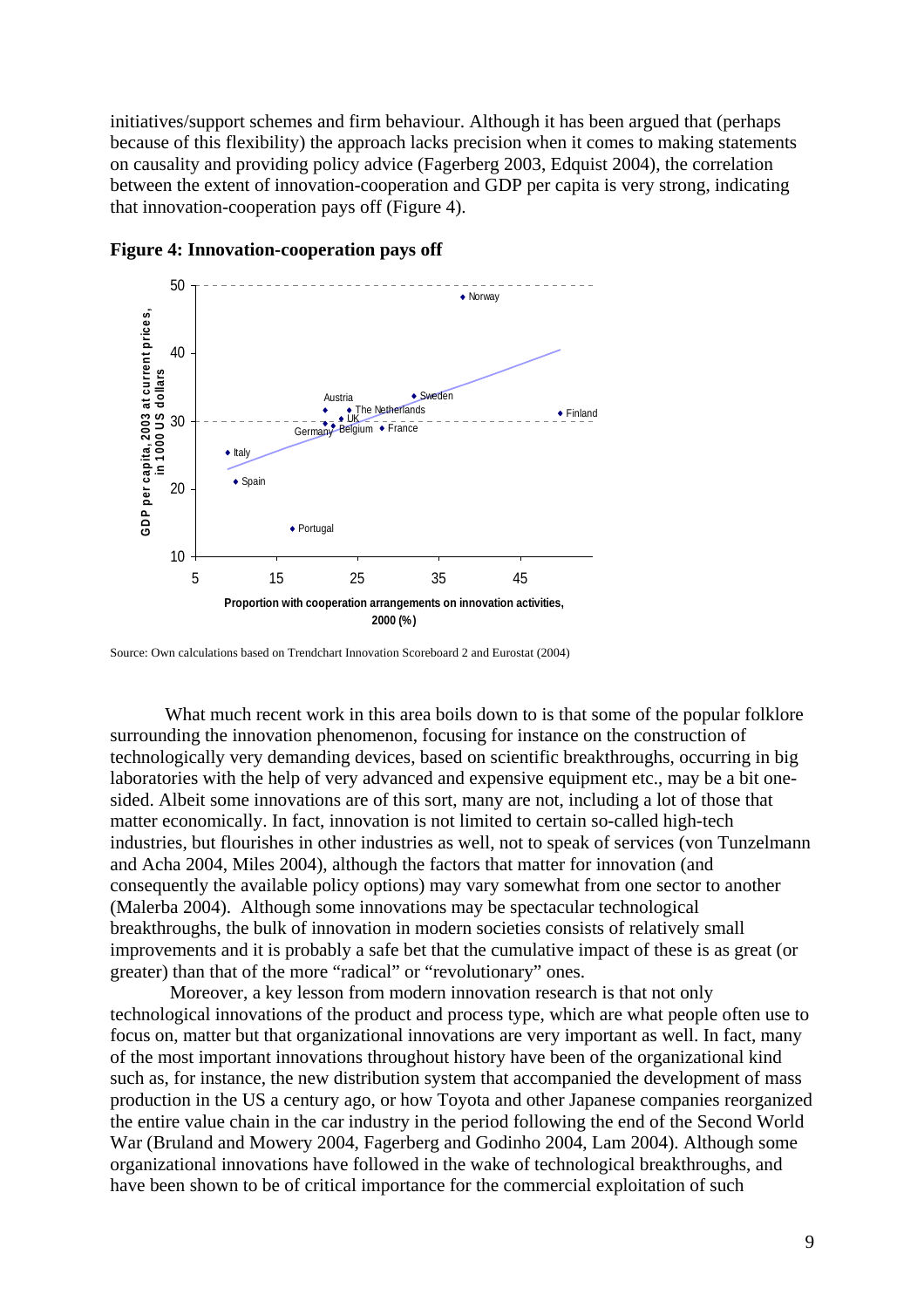advances, organizational innovation may also be an important impetus to growth in its own right (the Japanese experience in the car industry is arguably an example of this).

Thus we now have relatively extensive evidence from several countries, based on surveys of innovation activities of firms, that consistently shows that what generally matters most for successful innovation is not so much the link with basic science, big public laboratories or universities, or IPRs for that sake, but close interaction with users (demand), suppliers and competitors (Granstrand 2004, Smith 2004, von Hippel 2005). These lessons may raise important questions for policy. Arguably, in many cases the policy discourse tends to focus too much on the resources available for innovation, e.g., R&D, rather than innovation as such, which – if anything - should be the prime target for policy. For instance, a wellknown concern among policy makers has been that of too little investments in R&D compared to other countries. But such comparisons tend to forget that these figures may reflect differences in specialization patterns, since R&D intensities differ a lot across industries, and countries for various reasons specialize (and distribute their R&D) differently across industries/sectors. In fact, there are much larger differences across countries in R&D efforts than in GDP per capita (which is what matters most in the end). Arguably, it is not obvious that it would be a good idea to regard the industrial structure of a country as obsolete, just because it is not high R&D. As pointed out by von Tunzelmann and Acha (2004), there may be a lot to gain economically from investing in innovation (including R&D) in industries with more modest R&D requirements. On the other hand, it is perfectly possible that there may be industries (or industrial segments) for which the prospects are far from promising, so that a gradual reorientation would be more than justified. However, to be able to deal with such issues in a constructive manner, a relatively detailed analysis of a country's innovation system – its strength, weaknesses as well the external challenges with which it will be confronted – would be required. Concentrating all the attention on a specific number – R&D as a percentage of GDP – may be of little help in this regard.





*Source: Trendchart Innovation Scoreboard 2002*

It is also important to keep in mind that differences in aggregate R&D intensities across developed economies are mostly due to differences in private, not public investments in R&D (which tend to be more equal across the developed world). Private investments in R&D, on the other hand, depend on a number of factors, such as for instance the strategic orientation of management, the costs, the perceived risk, the demand for new, innovative products or services and the extent to which R&D is deemed necessary to be able catering for this demand. Hence, innovation and R&D are jointly decided. If demand is failing or risk considered too high (which may in some cases amount to the same thing), innovation projects will be abandoned (or not started), and the same applies to the associated R&D investments.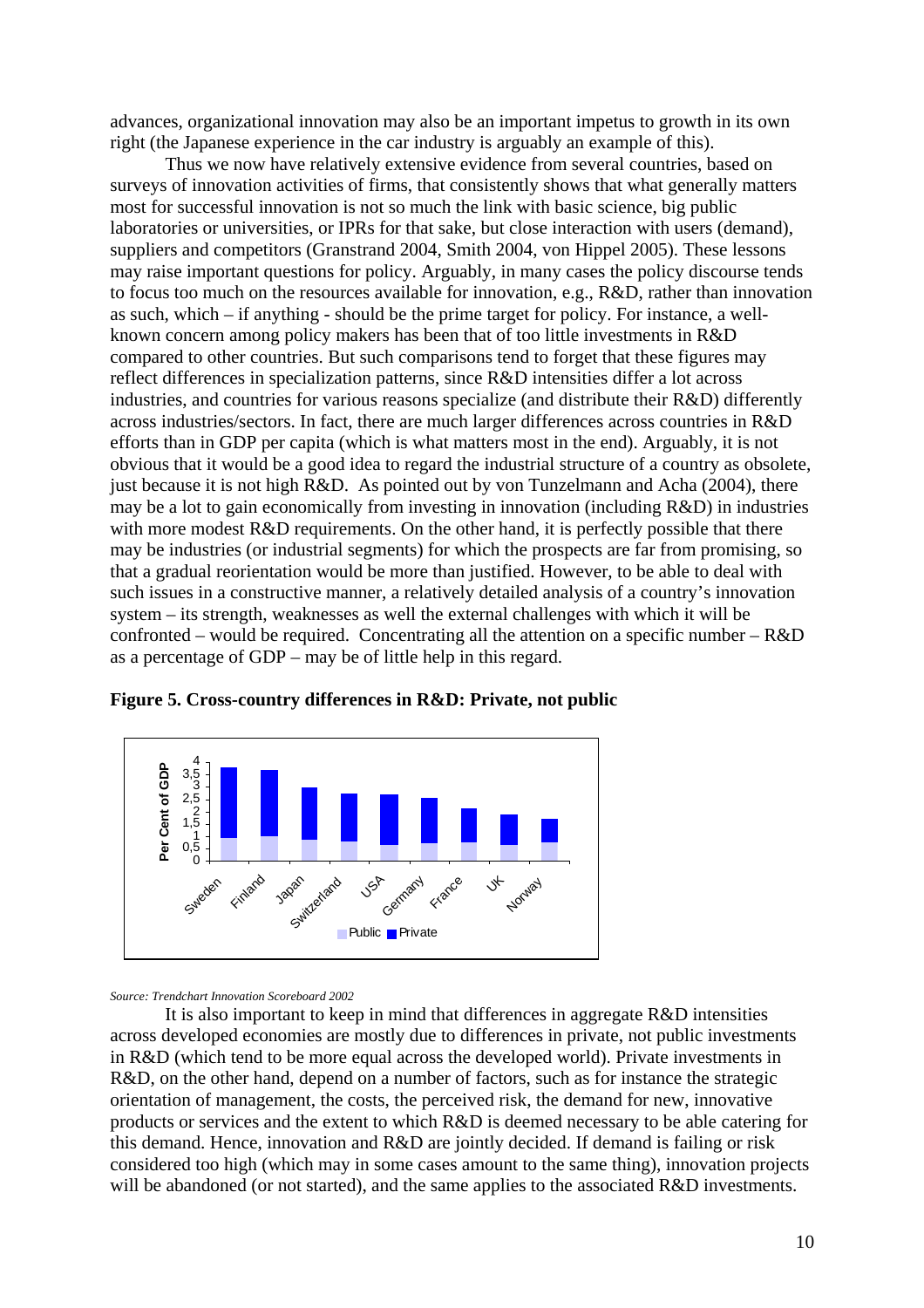Focusing exclusively on the amount of R&D investment, instead of innovation and the wider set of factors that influences it, may in fact not be so fruitful.

### **The global knowledge economy and the ICT revolution**

In some sense growth has always been knowledge-based, so one might think that what we have witnessed is more a shift in perspective than in the way the global economy works. There is some truth in this statement but we shall argue that there is more to it than that. Since extensive micro-evidence on innovation and knowledge-based growth of the type considered above is available for a limited number of countries only, we will in this section broaden the scope to include other types of indicators, available for a larger set of countries, that in various ways reflect the roles that knowledge and innovation play in the economy. The first broadly available indicator that we will consider is patenting in the United States. There are a few things to note here. First, in contrast to what is often taken for granted, patents reflect invention not innovation. The great majority of inventions never reach the innovation stage, and many innovations are never patented. Hence, patenting is only a very partial measure of innovation, with a clear bias towards (potentially) valuable codifiable knowledge that is easy to copy/distribute and hence may depend on legal protection for its realization. Second, since patent systems differ across countries, comparative analyses are commonly restricted to patenting in one single country (due to its share size the US market is normally preferred).**<sup>5</sup>**

 The patent data reported in Table 2 illustrate several important trends. The first is the rapid increase in patenting over time. This increase is especially evident for ICT patents, the number of which increased by a factor of five during the last quarter of a century (compared to a mere doubling for total patents). This clearly reflects the crucial role played by innovation and diffusion of ICTs during this period, as well as the important role played by patenting in the ICT industry. The second important trend is the almost total lack of patenting in the US market by developing country firms. This does, of course, not imply that such firms do not innovate at all but that in most cases the innovations they undertake are not patented (or patentable), as will be the case for many minor innovations. Among the developed countries, the US performance is of course impressive (but difficult to interpret given the lack of assured comprability). However, what is even more striking is the very rapid growth in Japanese patenting in the US market, with a level in 2004 on pair with the US performance (total patents) and clearly above the US for ICT patents. Patenting by the Asian Tigers (Korea, Taiwan, Singapore and Hong Kong) grew even faster, from an almost negligible level to a level well above the European average. Thus for what it is worth, the data seem to confirm the leading role played by US – and increasingly so – Japanese firms in the global knowledge economy, with European firms lagging considerably behind, recently overtaken by Asian

#### *Adjusted US patents at the USPTO =*  $(JAP_{USA} * USA_{EPO})/JAP_{EPO}$

 <sup>5</sup> It is generally acknowledged that the propensity of American residents to register inventions in their own national patent office (USPTO) is higher than that of non-residents, and that this creates an upward "home country bias" in the statistics (that needs to be corrected for to allow for international comparisons based on the USPTO data). Following Archibugi and Coco (2004) we adjust for this bias by taking into account information on US and Japanese patents registered at the European Patent Office (EPO). The assumption is that since Europe a foreign market both for American and Japanese inventors there should no bias in the propensity to patent for inventors from these countries in the European market (while data for European inventors in the European market will be biased of course). The formula used is the following (see Archibugi and Coco 2004, p. 633):

where  $JAP<sub>USA</sub>$  represents patents granted to Japanese residents in the United States, while  $USA<sub>EPO</sub>$  and  $JAP<sub>EPO</sub>$ capture patents granted to American and Japanese residents at the EPO.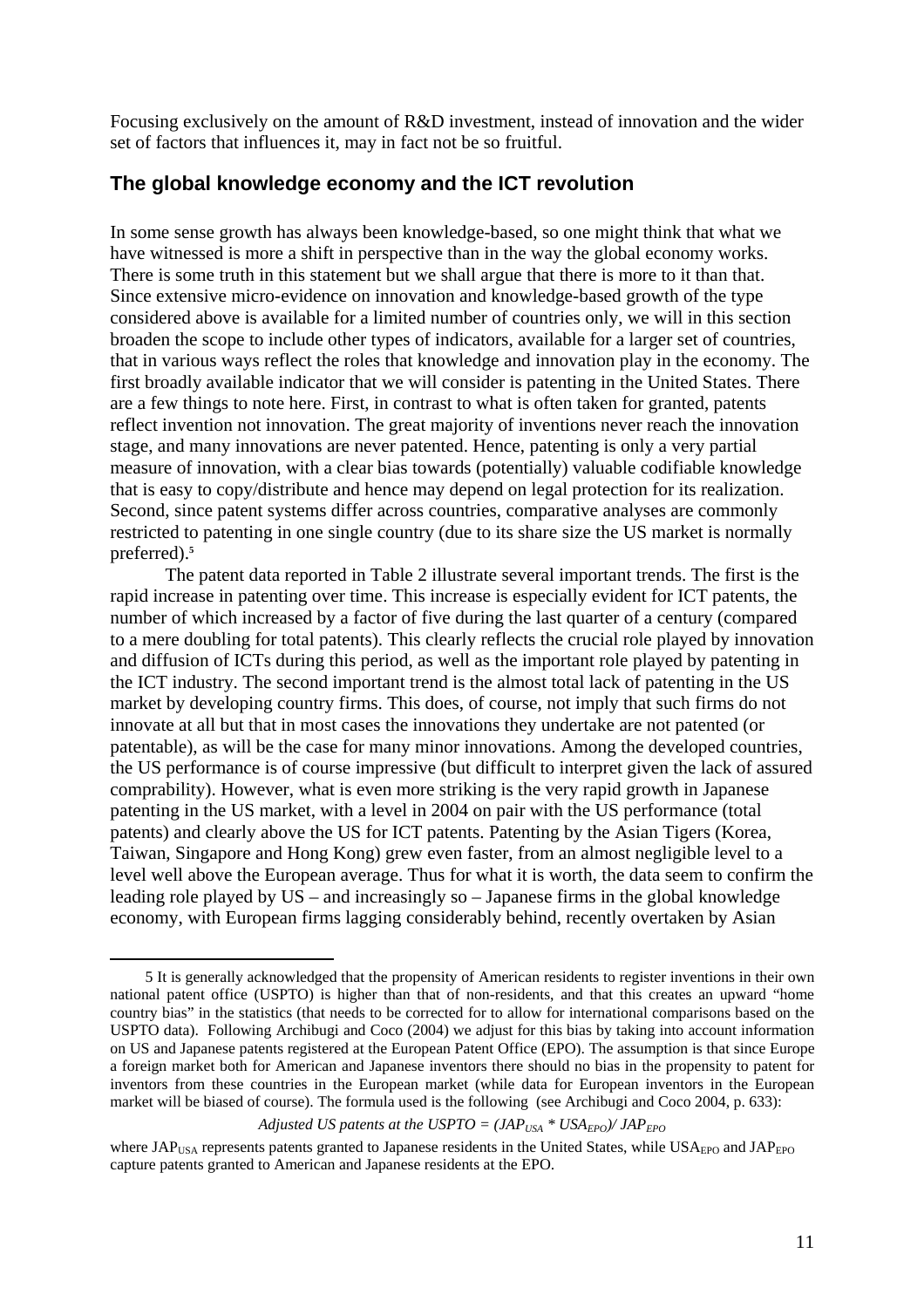Tiger firms as well. This appears to confirm the widespread worry that Europe is not adapting well to the challenges posed by innovation-based growth (Fagerberg, Guerrieri and Verspagen 1999).

|                                   | Total patents |       |       | <b>ICT</b> patents |      |       |
|-----------------------------------|---------------|-------|-------|--------------------|------|-------|
|                                   | 1980          | 1990  | 2004  | 1980               | 1990 | 2004  |
| European Union (25)               | 32.0          | 40.6  | 55.0  | 4.6                | 7.1  | 17.2  |
| $Q/w$ EU-north                    | 52.2          | 65.4  | 88.1  | 7.6                | 11.8 | 28.2  |
| EU-south                          | 7.7           | 12.2  | 15.9  | 1.1                | 1.6  | 3.6   |
| EU-new members                    | 2.5           | 2.0   | 2.0   | 0.2                | 0.2  | 0.4   |
| <b>United States</b>              | 163.7         | 189.7 | 286.2 | 27.5               | 39.9 | 122.7 |
| Japan                             | 61.1          | 158.1 | 277.5 | 15.1               | 57.2 | 146.9 |
| Asian Tigers                      | 1.7           | 14.2  | 135.7 | 0.2                | 2.6  | 69.5  |
| China                             | 0.0           | 0.0   | 0.4   | 0.0                | 0.0  | 0.1   |
| Asia (other developing countries) | 0.0           | 0.0   | 0.2   | 0.0                | 0.0  | 0.1   |
| Latin America                     | 0.3           | 0.3   | 0.6   | 0.0                | 0.0  | 0.1   |
| East Europe and CIS               | 1.6           | 0.7   | 0.7   | 0.2                | 0.1  | 0.2   |
| Africa                            | 0.2           | 0.2   | 0.1   | 0.0                | 0.0  | 0.0   |
| World                             | 14.0          | 17.2  | 26.0  | 2.4                | 4.0  | 11.3  |

### **Table 2: Patents granted at the USPTO by regions (per million people)**

Note: The "home country advantage" of United States in the USPTO patents is adjusted according to an estimation method proposed by Archibugi and Coco (2004, p. 633). Source: OECD (2005a).

Does this picture withstand scrutiny? For this purpose we report in Table 3 data for three related indicators; R&D expenditure, production of scientific articles and ISO 9000 certifications in the last decade or so. Compared to patents R&D clearly is a broader indicator, reflecting efforts/capabilities of relevance for invention, innovation and absorption of technology/knowledge. Hence it may be seen as a reflection of what is commonly called "technological" or "absorptive" capacity, e.g., the ability to not only develop but also to identify, acquire and use new knowledge (Kim 1997, Cohen and Levinthal 1990). Consistent with this it has a much more egalitarian distribution across countries than patents. The rapid increase in Chinese R&D is especially noteworthy (Dahlman and Aubert 2001). But also Japan and the Asian tigers increase their R&D efforts significantly over the last decade. As in the case of patenting, the dominating R&D performers are the US, Japan and the Asian Tigers, but this time with Japan in a comfortable lead (as a percentage of GDP). Europe is, again, lagging behind the frontier. However, Europe is doing better in science (articles), on pair with Japan in fact, but still below the United States. Europe is also doing well on ISO 9000 certifications, especially in the South. Japan too is performing reasonably well on this dimension.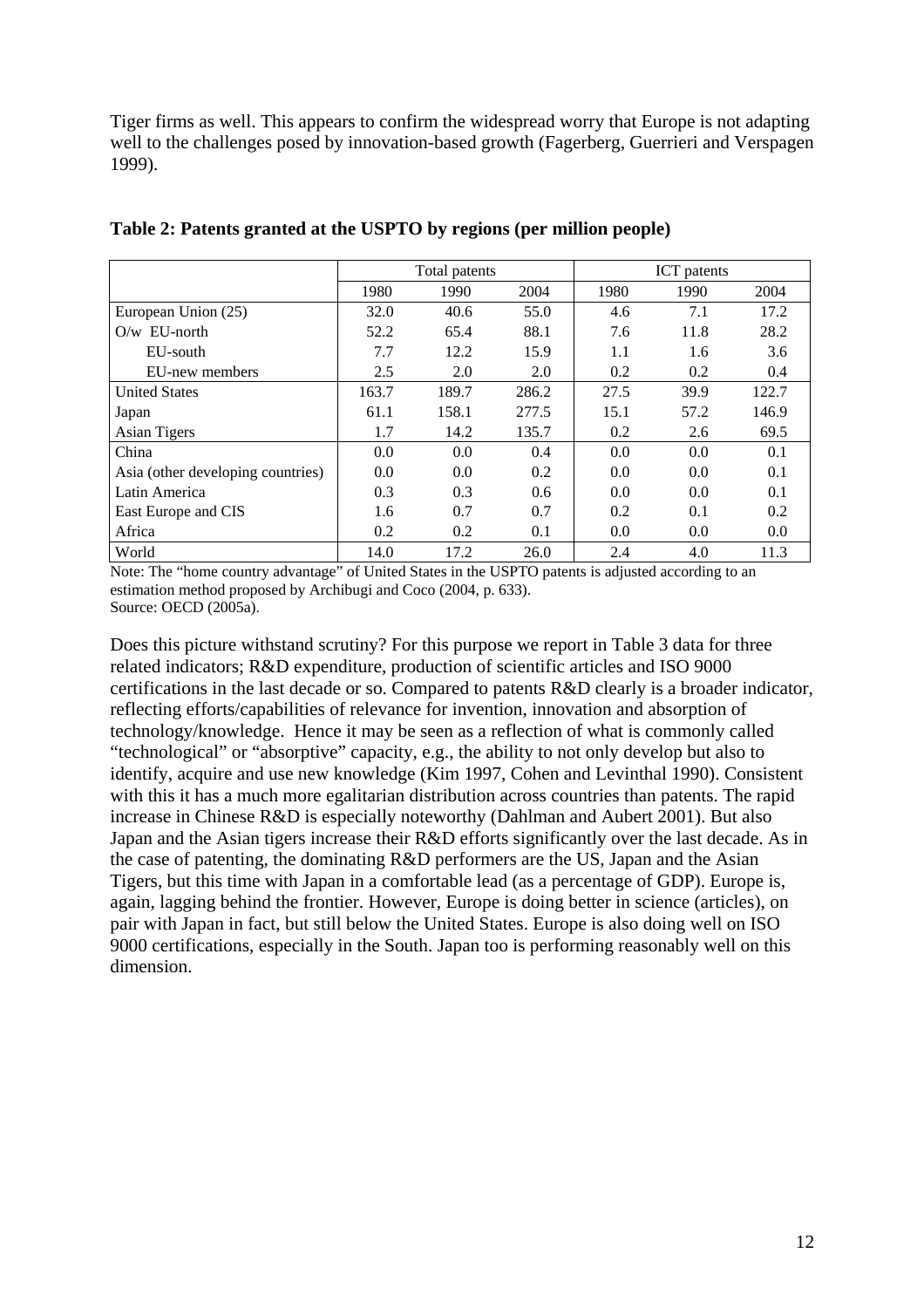|                                   | R&D expenditure " |      | S&E articles         |      | ISO 9000 certifications |      |
|-----------------------------------|-------------------|------|----------------------|------|-------------------------|------|
|                                   | % of GDP          |      | (per million people) |      | (per million people)    |      |
|                                   | 1993              | 2003 | 1991                 | 2001 | 1993                    | 2003 |
| European Union (25)               | 1.8               | 1.8  | 366                  | 496  | 83                      | 539  |
| $o/w$ EU-north                    | 2.2               | 2.3  | 517                  | 649  | 141                     | 453  |
| EU-south                          | 1.0               | 1.1  | 201                  | 362  | 11                      | 860  |
| EU-new members                    | 0.9               | 0.8  | 115                  | 181  |                         | 322  |
| <b>United States</b>              | 2.5               | 2.6  | 767                  | 704  | 8                       | 143  |
| Japan                             | 2.8               | 3.2  | 319                  | 452  | 3                       | 438  |
| <b>Asian Tigers</b>               | 1.7               | 2.3  | 75                   | 316  | 12                      | 274  |
| China                             | 0.7               | 1.3  | 5                    | 14   | $\theta$                | 75   |
| Asia (other developing countries) | 0.5               | 0.6  |                      | 9    | 0                       | 14   |
| Latin America                     | 0.5               | 0.6  | 15                   | 31   | $\Omega$                | 23   |
| East Europe and CIS               | 0.9               | 1.1  | 5                    | 66   | $\theta$                | 37   |
| Africa                            | 0.5               | 0.5  | 9                    | 7    |                         | 5    |
| World                             | 1.7               | 1.8  | 90                   | 106  | 8                       | 91   |

### **Table 3: Technological capabilities: Selected indicators**

Note: Data on R&D refer to the nearest year available to 1993 and 2003. Source: OECD (2005b), RICYT (2005), NSF (2005), ISO (2004).

Hence the picture that suggests itself is one of a high performing US, a highly sophisticated and productive (but slow-growing) Japan and a number of other Asian economies rapidly catching up both technologically and economically. Europe on the other hand appears increasingly to stagnate and lag behind along most dimensions. It is important to note that the share size of some of these rapidly growing Asian economies is bound of to have an important impact on the global knowledge economy. As shown in Figure 6 below, today about one third of global R&D is done in Asia, about the same as in the USA and well ahead of the EU (one quarter). China alone stands for about one tenth of global R&D (and rapidly increasing).



**Figure 6: Concentration of R&D expenditure in the world economy (in PPPs)** 

Note: Data on R&D refer to the nearest year available to 1993 and 2003. The group of other Asian countries also includes Asian Tigers. Source: OECD (2005b).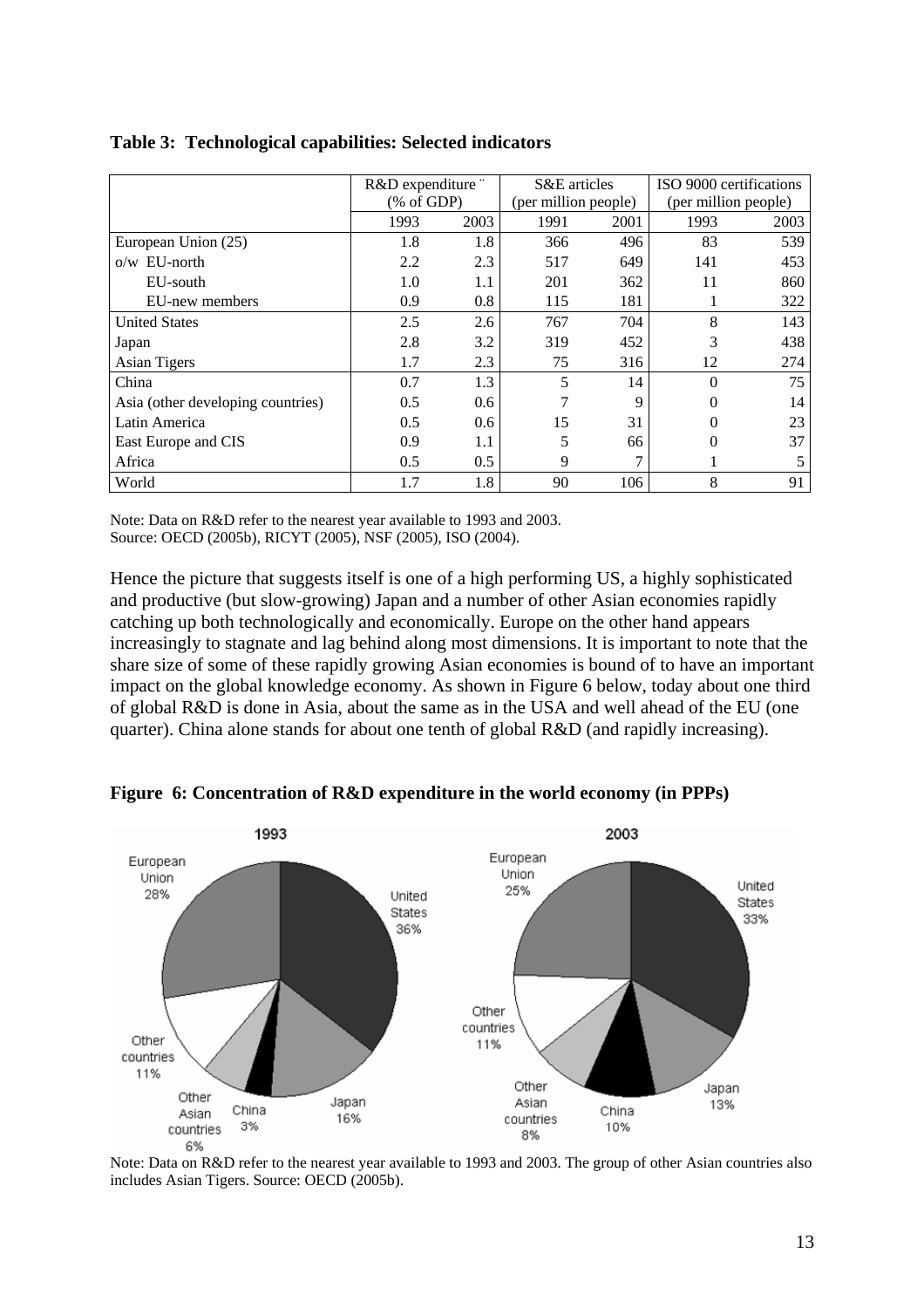However, Europe consists of many different countries, so to better account for this diversity we include in Figure 7 the fifteen highest-ranking countries along the four indicators considered above. It is interesting to note that the countries with the best performance generally are small countries, several of which are European. Four small countries in particular generally obtain a high rank; Finland, Israel, Sweden and Switzerland. This is particularly so for scientific publications and R&D. For patenting the US, Japan and Taiwan are the frontrunners but immediately followed by the above "gang of four". The ranking on ISO 9000 indicators tends to deviate a bit from the other indicators but two of these four small countries are among the four top performers in this case too. Hence the relatively mediocre rating for Europe on the indicators considered here is not the result of a uniform pattern. Primarily it reflects the performance of the larger European economies.



### **Figure 7: Top 15 countries by selected indicators of technological capabilities**

Note: Data on R&D refer to the nearest year available to 1993 and 2003. Source: OECD (2005ab), RICYT (2005), NSF (2005), ISO (2004).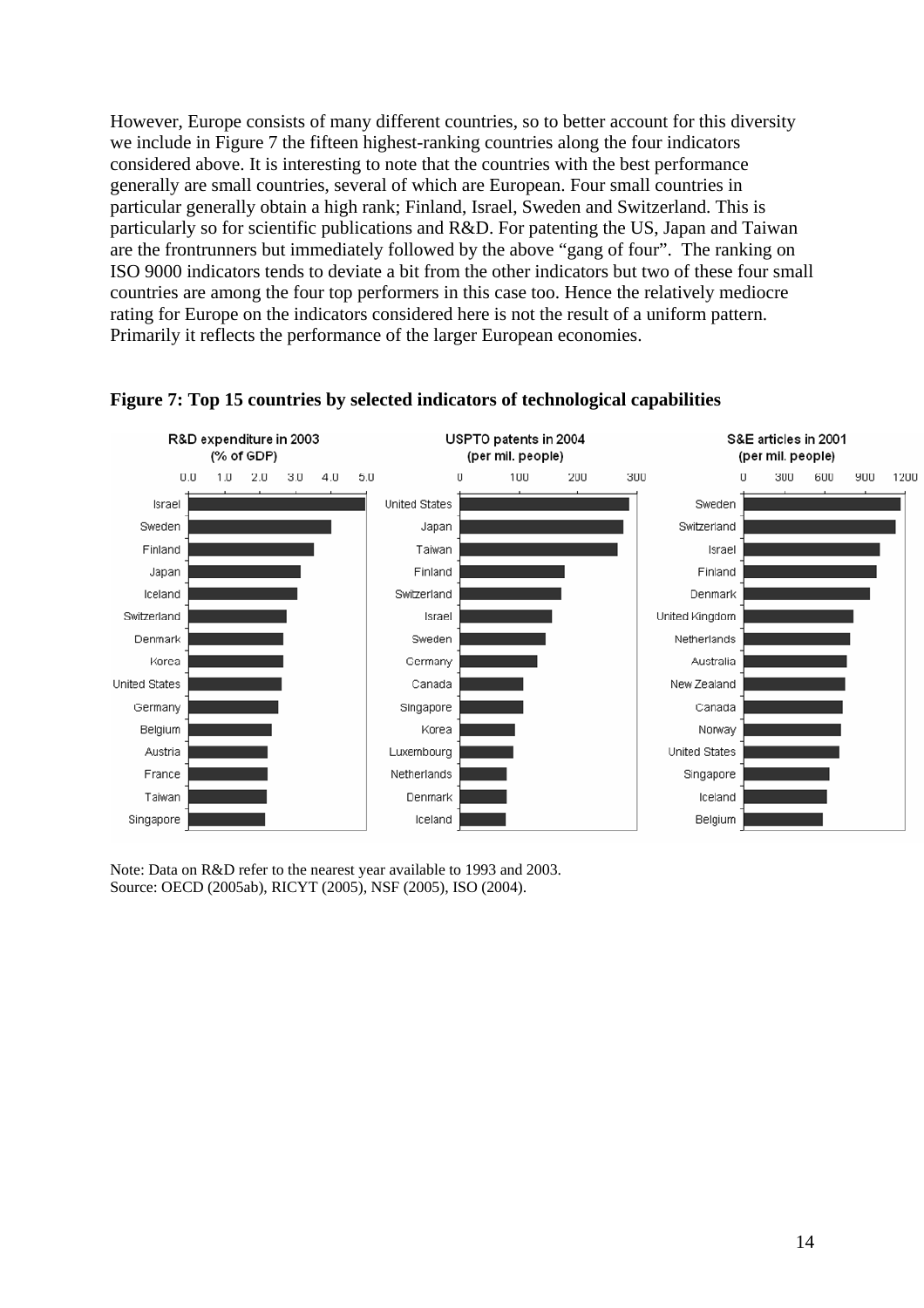Tables 4 and 5 contain information on another important aspect of technological capability, what is often termed "human capital", e.g., the level of education of the population/labour force. As is evident from table 4, enrolment in secondary schooling has been high for most developed economies for a long time. Historically, enrolment rates have been much lower in the developing part of the word, but have recently started to rise there as well. However, despite this increase, enrolment in secondary education is still low in Africa and parts of Asia.

There are much larger differences in tertiary enrolment. The first thing to note is the very special position of the United States. If we go back 25 years, more than half of the relevant age group in the US was enrolled in tertiary education, compared to less than one quarter in Western Europe. Although the United States continues to be in the lead in this area, over time the differences between the US and other developed economies have been reduced, and the level of tertiary enrolment has increased in most countries. But tertiary enrolment continues to be at a very low level in many developing countries in Africa and Asia (including China).

|                                   | Secondary schooling |      |      | Tertiary schooling |      |      |
|-----------------------------------|---------------------|------|------|--------------------|------|------|
|                                   | 1980                | 1990 | 2002 | 1980               | 1990 | 2002 |
| European Union                    | 82                  | 92   | 121  | 23                 | 32   | 60   |
| $o/w$ EU-north                    | 87                  | 97   | 139  | 24                 | 36   | 61   |
| EU-south                          | 75                  | 90   | 106  | 23                 | 33   | 60   |
| EU-new members                    | 83                  | 84   | 103  | 18                 | 21   | 56   |
| <b>United States</b>              | 91                  | 93   | 94   | 56                 | 75   | 83   |
| Japan                             | 93                  | 97   | 102  | 31                 | 30   | 51   |
| Asian Tigers                      | 75                  | 87   | 90   | 14                 | 31   | 67   |
| China                             | 46                  | 49   | 70   | $\overline{2}$     | 3    | 16   |
| Asia (other developing countries) | 31                  | 42   | 56   | 6                  | 8    | 14   |
| Latin America                     | 42                  | 49   | 89   | 13                 | 17   | 27   |
| East Europe and CIS               | 95                  | 92   | 93   | 37                 | 42   | 54   |
| Africa                            | 21                  | 29   | 37   | 4                  | 5    | 9    |
| World                             | 49                  | 55   | 70   | 13                 | 16   | 26   |

**Table 4: School enrolment by regions (gross enrolment ratios)** 

Note: Averages weighted by country's population. Source: USAID (2004) and World Bank (2005).

The fact that US enrolment rates were so much higher than elsewhere a few decades ago transforms into a much higher share of population with completed tertiary education today (Table 5). This puts the United States in a unique position; around one third of its labour force has completed tertiary education, compared to around one sixth of the labour force in Japan and the Asian Tigers and one tenth of the labour force in the European Union. To the extent that contemporary technological progress is skill-biased (Acemoglu 2002, Pianta 2004), the unique position of the United States in this regard may explain some of the superior performance of the US economy when compared to other developed economies recently. However, in many developing economies the level of skills is still much lower. For instance, in China only one of every fifty members of the labour force (over 25 years of age) has completed tertiary education. This together with relatively low enrolment rates indicate that for China and other countries in a similar situation the skill-level of the labour force will continue to be low for many years ahead.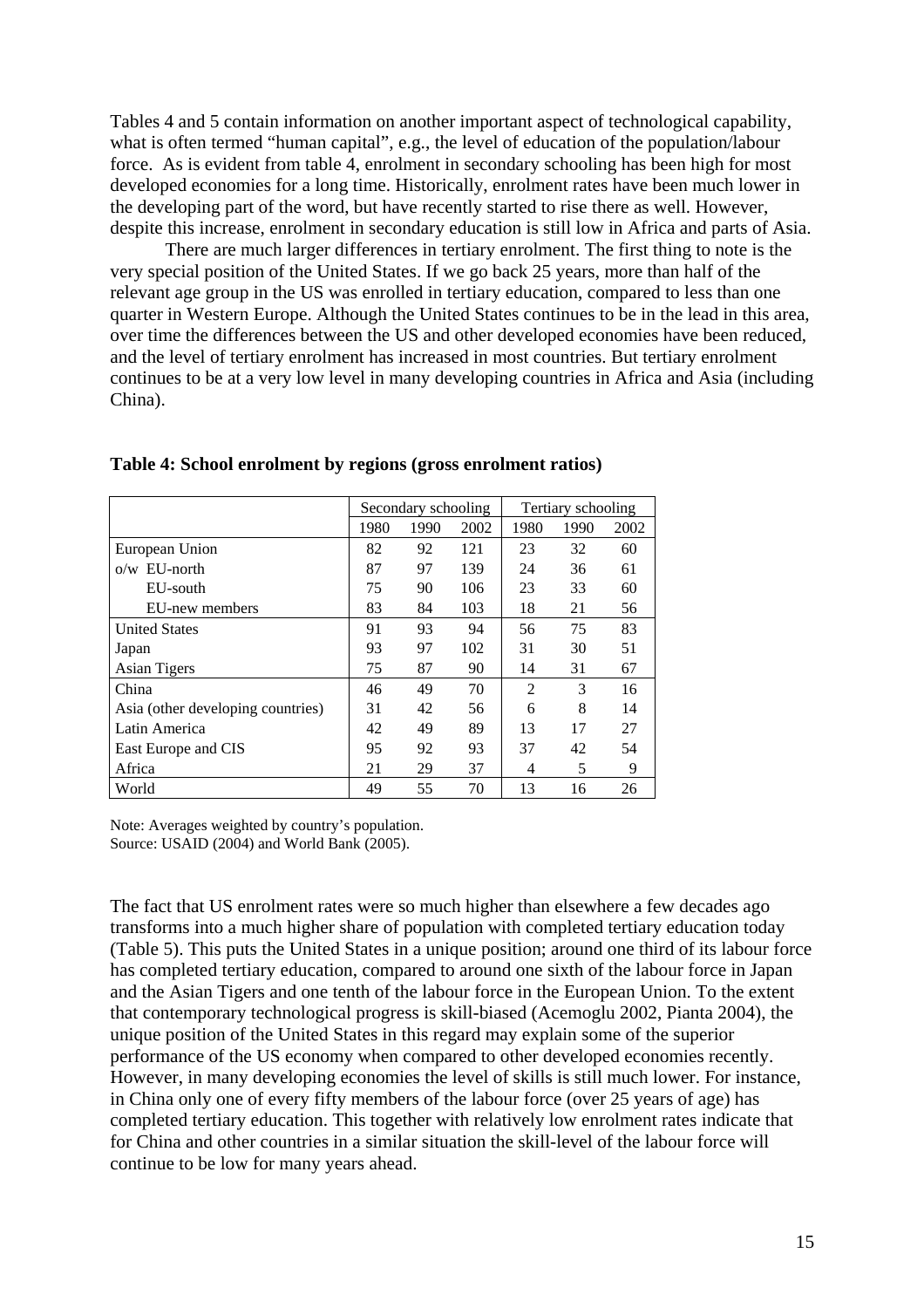|                                   | Secondary schooling |      |      | Tertiary schooling |                |                |
|-----------------------------------|---------------------|------|------|--------------------|----------------|----------------|
|                                   | 1980                | 1990 | 2000 | 1980               | 1990           | 2000           |
| European Union                    | 15                  | 18   | 18   | 5                  | 7              | 10             |
| $O/w$ EU-north                    | 19                  | 21   | 20   | 5                  |                | 11             |
| EU-south                          | 9                   | 12   | 13   | 3                  | 5              | 9              |
| EU-new members                    | 12                  | 17   | 18   | 5                  |                | 10             |
| <b>United States</b>              | 47                  | 24   | 22   | 18                 | 27             | 30             |
| Japan                             | 15                  | 16   | 17   | 9                  | 13             | 15             |
| <b>Asian Tigers</b>               | 17                  | 29   | 30   | 6                  | 8              | 15             |
| China                             | 6                   | 14   | 14   |                    | $\overline{c}$ | $\mathfrak{D}$ |
| Asia (other developing countries) | 5                   |      | 8    | $\mathfrak{D}$     | 3              |                |
| Latin America                     | 5                   | 7    | 8    | 4                  | 6              | 8              |
| East Europe and CIS               | n/a                 | n/a  | n/a  | n/a                | n/a            | n/a            |
| Africa                            | 2                   | 4    | 7    |                    | 2              | 3              |
| World                             | 9                   | 11   | 12   | 3                  | 5              | 6              |

**Table 5: Share of population with completed schooling (in %; age over 25)** 

Note: Average weighted by country's population. Source: Barro and Lee (2000).

ICT is a much-heralded factor in economic growth, epitomized by the protagonists of the socalled "new economy" perspective on growth and development. Although the popularity of the concept "new economy" faded somewhat after the crash of the Internet bubble, the ICT revolution is a real phenomenon that should not be taken lightly. Not only has it created powerful new industries (and unbelievably rich industrial tycoons) but it has also revolutionized "how things are done" in many if not most areas of economic and social life. In fact the latter is what is meant by a technological revolution (Freeman and Louca 2001). Although the new industries that emerge are important drivers of growth in their own right, the major economic effects arguably come through the diffusion and application of ICTs throughout the economy and the continuing improvements that follow in the wake of these processes. Therefore, the extent to which a country manages to benefit from the ICT revolution will not primarily depend on its ability to develop into a competitive location for production and export of ICT products, which after all not every country can succeed in doing, but on the ability of the country to successfully diffuse and apply ICT technology throughout the economy. Thus, if one is interested in the relationship between ICT and economic growth, especially in a comparative perspective, it is very instructive to look at diffusion rates for major ICT products, which is the approach adopted here.

 Figure 8 illustrates the ongoing character of the ICT revolution by comparing diffusion rates for an "old ICT" – mainline telephony – with three new technologies that emerge from the ICT revolution; PCs, the Internet and Mobile telephony. As is evident from the graph mainline telephony – which was invented more than a century ago – continue to diffuse at a relatively rapid rate. In the beginning of the 1990s there was one telephone per ten people in the world at large, in 2003 the density of mainline telephones had increased to one per six persons. One should perhaps have expected that the speed of diffusion, as indicated by the slope of the graph, would be much higher for the new ICTs, and this clearly applies for both mobile telephony and internet use (which have developed very rapidly from an almost negligible level ten years ago). In fact the spread of mobile telephony has now surpassed that of the older technology (mainlines) and Internet use is not far behind. But, interestingly, the diffusion of PCs, an arguably much more costly (and demanding) technology compared to,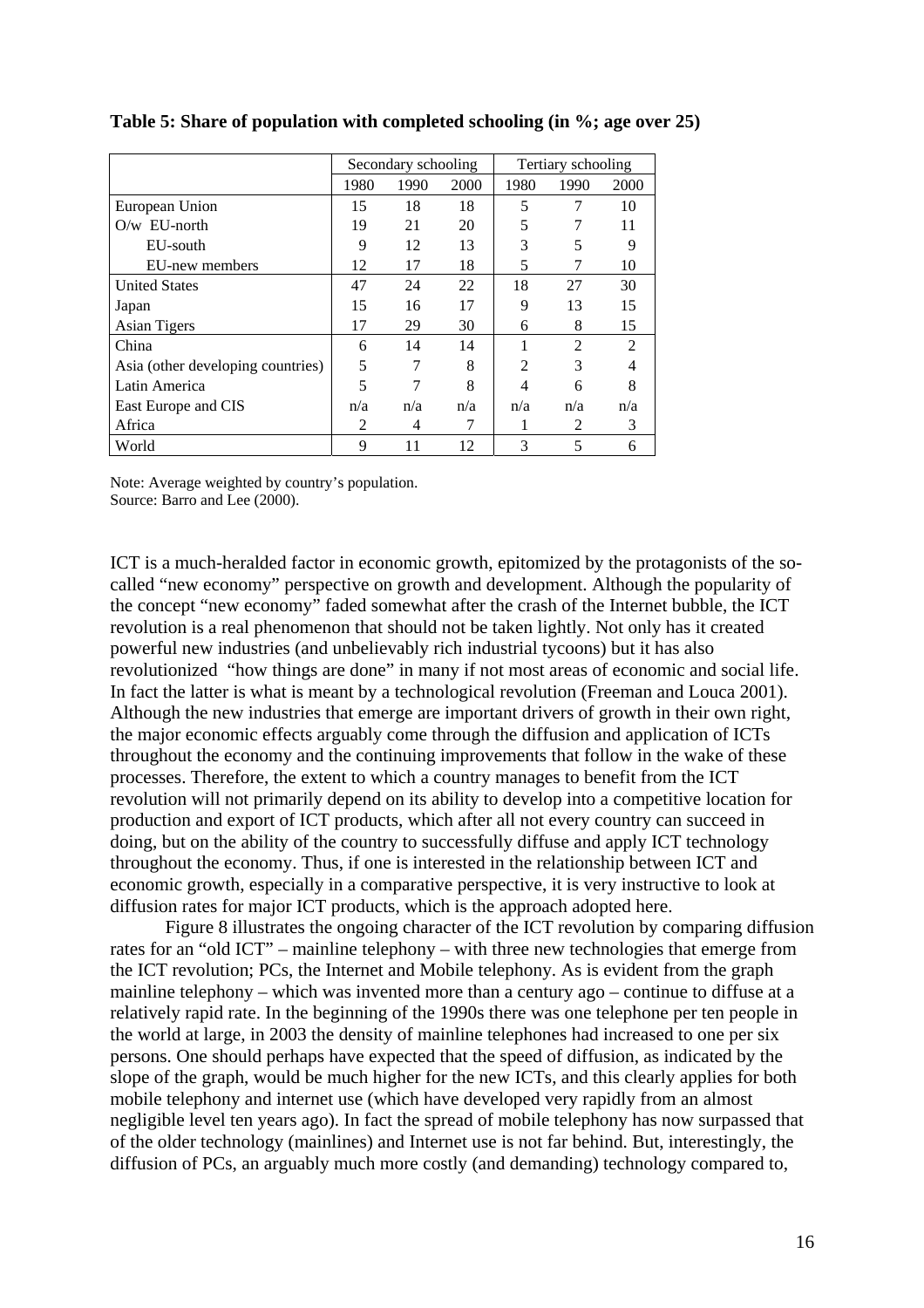say, mobile telephony, has been much slower. Still there is less than one computer per ten persons in the world at large. This indicates that diffusion of ICTs still has a long way to go.



**Figure 8: Diffusion of ICT technologies in the world economy (per 1,000 people)** 

Source: ITU (2005) and World Bank (2005).

|                                   | Personal  | Internet | Telephone | Mobile |
|-----------------------------------|-----------|----------|-----------|--------|
|                                   | computers | users    | mainlines | phones |
| European Union                    | 324       | 366      | 520       | 817    |
| $o/w$ EU-north                    | 429       | 440      | 604       | 809    |
| EU-south                          | 197       | 274      | 458       | 960    |
| EU-new members                    | 161       | 258      | 325       | 614    |
| <b>United States</b>              | 660       | 556      | 621       | 543    |
| Japan                             | 382       | 483      | 472       | 679    |
| <b>Asian Tigers</b>               | 526       | 533      | 550       | 862    |
| China                             | 28        | 63       | 209       | 215    |
| Asia (other developing countries) | 17        | 32       | 59        | 75     |
| Latin America                     | 68        | 90       | 169       | 233    |
| East Europe and CIS               | 69        | 53       | 216       | 199    |
| Africa                            | 14        | 15       | 29        | 60     |
| World                             | 101       | 113      | 186       | 228    |

**Table 6: Indicators of ICT diffusion by regions in 2003 (per 1,000 people)** 

Source: ITU (2005) and World Bank (2005).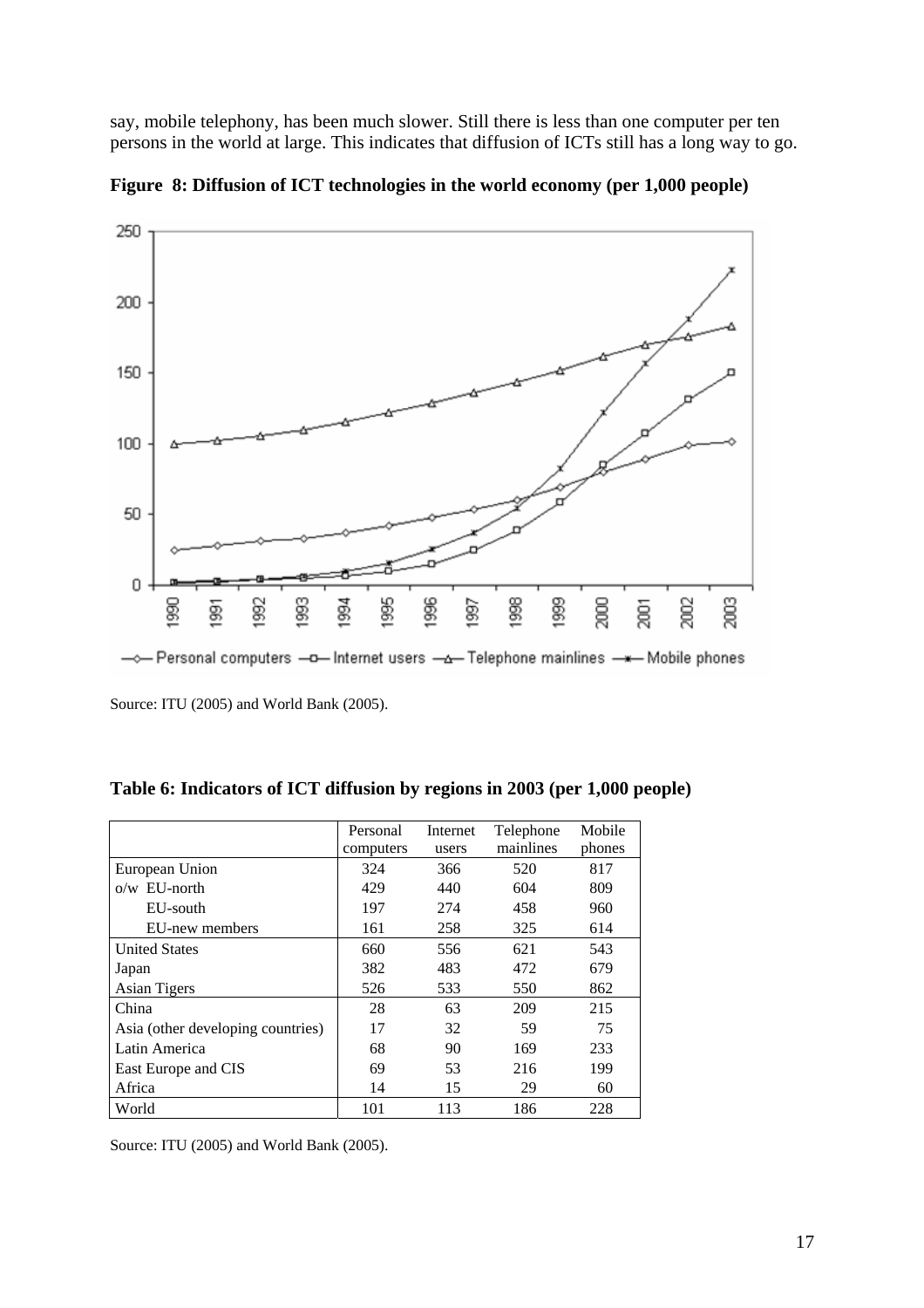Table 6 reproduces the same indicators for major countries and regions of the global economy for the most recent year available (2003). This shows that ICTs are very unevenly distributed across the global economy. Diffusion rates in Africa are only a small fraction of those in the developed part of the world. This applies to all ICTs but is most evident for PCs and the Internet. But as in other areas there are important differences within the developed world as well. In general the US is in the lead in the diffusion of new ICTs, especially PC and Internet technology, closely followed by the Asian Tigers and – at a certain distance – Japan and the European Union. However, the Europan Union is doing better than the US in the diffusion of mobile telephony, in which it is second only to the Asian Tigers. Interestingly, mobile telephony is the only major ICT technology that has caught on in the poorer part of the world. In Africa for instance, although still at a low level, there are four times as many mobile telephone users than PC or Internet users.

 As with other types of statistics these overviews may mask important differences within the aggregates. We therefore plot in Figure 9 the indicators for the top fifteen countries along each of the four indicators considered above. It is interesting to note that although the United States is relatively high up on the list for diffusion of PC and Internet technology (but not mobile telephony) the position of the country is by no means exceptional. In fact it is joined as being among the world leaders in ICT use not only by the Asian Tigers (as might be expected from the evidence considered above) but also by a bunch of smaller European economies. In fact on every indicator in Figure 9 about one half of the top fifteen performers are small European countries such as, to mention some prominent examples, the Nordic countries, Luxembourg, the Netherlands and Switzerland. Hence, the relatively modest performance of the European Union as a whole in the diffusion of some core ICT technologies when compared to, say, the USA and some Asian economies, is primarily caused by developments in the larger member countries.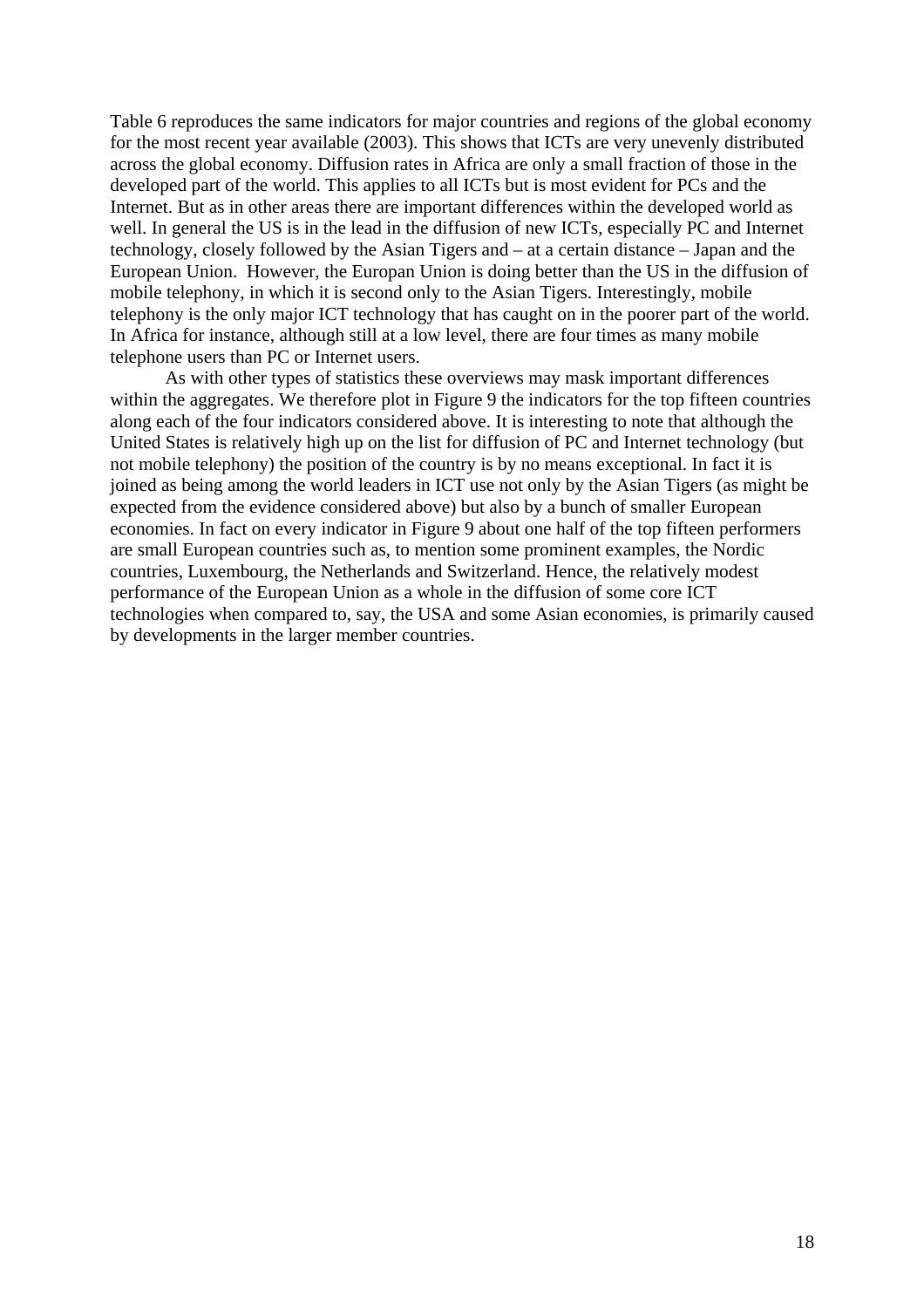

# **Figure 9: Top 15 countries by indicators of ICT diffusion in 2003 (per million people)**

Source: ITU (2005) and World Bank (2005).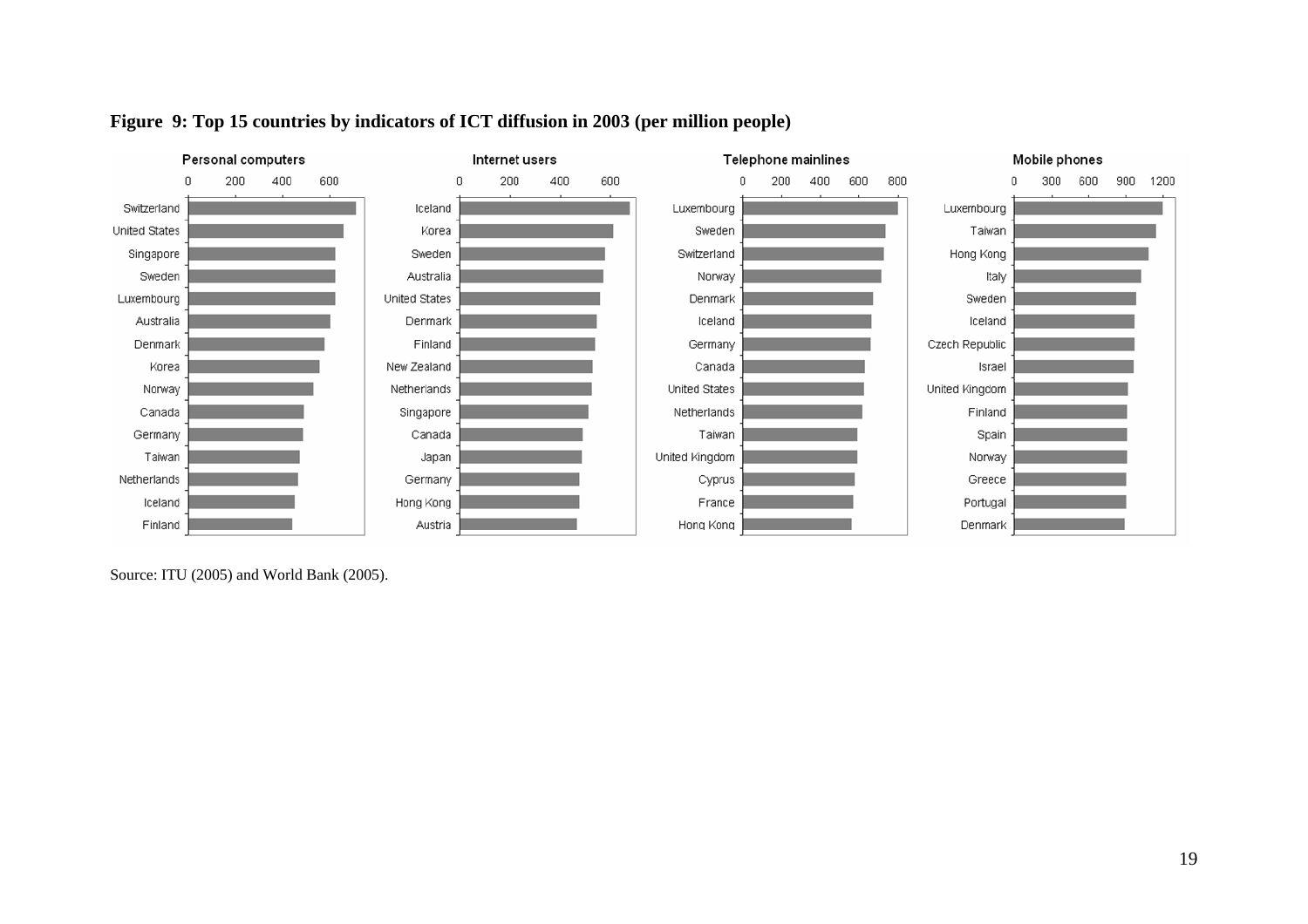Another important aspect of the ICT revolution may be its relationship with knowledge (Foray 2004). According to some analysts the exact relationship between growth and knowledge has changed due to ICTs, making knowledge more footloose and hence challenging the competitive positions of well-established locations for economic activity in Europe and elsewhere, favouring poorer economies and giving a strong impetus to "convergence" in productivity and income in the global economy. This is an important issue for which "hard" evidence is hard to come by (and which we consequently will not venture into in great detail here, see Ernst, Fagerberg and Hildrum (2002) for an extended discussion). However, while it is true that knowledge codification has been on the increase for centuries, and that this continues at an accelerated rate in the present ICT era, much economically relevant knowledge is not of this form. For a firm to profit from knowledge, whether through exploitation of existing or creation of new knowledge, what is required is the ability to combine many different kinds of knowledge/capabilities, of which some may not be codified and have little to do with science or technology in the received sense. For instance, it has been shown that relevant skills in combination with the ability to undertake adequate organizational changes are of critical importance for being able to profit from new ICTs (Bresnahan, Brynjolfson and Hitt 2002). Hence, although the ICT revolution has affected economic growth in a major way, and is likely to continue to do so for a considerable period of time, it is in itself not likely lead to increased convergence in productivity and income across the globe. In fact, the effect may just as likely be the opposite one if current trends towards a very uneven distribution of ICTs globally (the "digitial divide") are not reversed.

### **Summing up the argument – implications for policy**

This section will sum up some of the "stylized facts" that emerge from the analysis. Are there groups of countries emerging that position themselves quite differently with respect to the growth of the global knowledge-based economy? What are the possible implications of this with respect to growth and convergence? Are the policy initiatives that have been developed in Europe, such as those originating from the Lisbon/Barcelona summits, appropriate in this new situation? And what about the longer term (and the need for a transition to a sustainable growth path)?

 However, let us first delve into what is implied by the term "knowledge based economy" and the extent to which it raises new challenges and opportunities for economic growth at the country level. In short, based on the evidence considered in this paper, can we affirmatively decide the extent to which there is something fundamentally new to "the knowledge economy" or if it – alternatively - is "old wine in new bottles"? If pressed on the subject I would say yes to the former and no to the latter. As pointed out previously knowledge has always been important for economic development but the way it operates today is new compared to situation, say, a century ago. This change is the combined effect of several important trends, some of which have gone on for a long time and some that are more recent. First it is the rise of innovation as an organized activity within firms. A century ago devoting resources to R&D and innovation was very rare. Today leading companies realize that without it they will not survive for long. This process of change started in Germany a century ago, continued in the US from the Second World War onwards (Nelson and Wright (1992) and has since spread to most of the globe. Hence as a global phenomenon it is fairly recent. The second important trend is the rise of what we may term a supportive R&D (or innovation) infrastructure – and a corresponding policy field - at the regional and/or national level, what is today commonly studied under the heading of "systems of innovation" (Edquist 2004). This is clearly a post-Second World War phenomenon (and in most countries much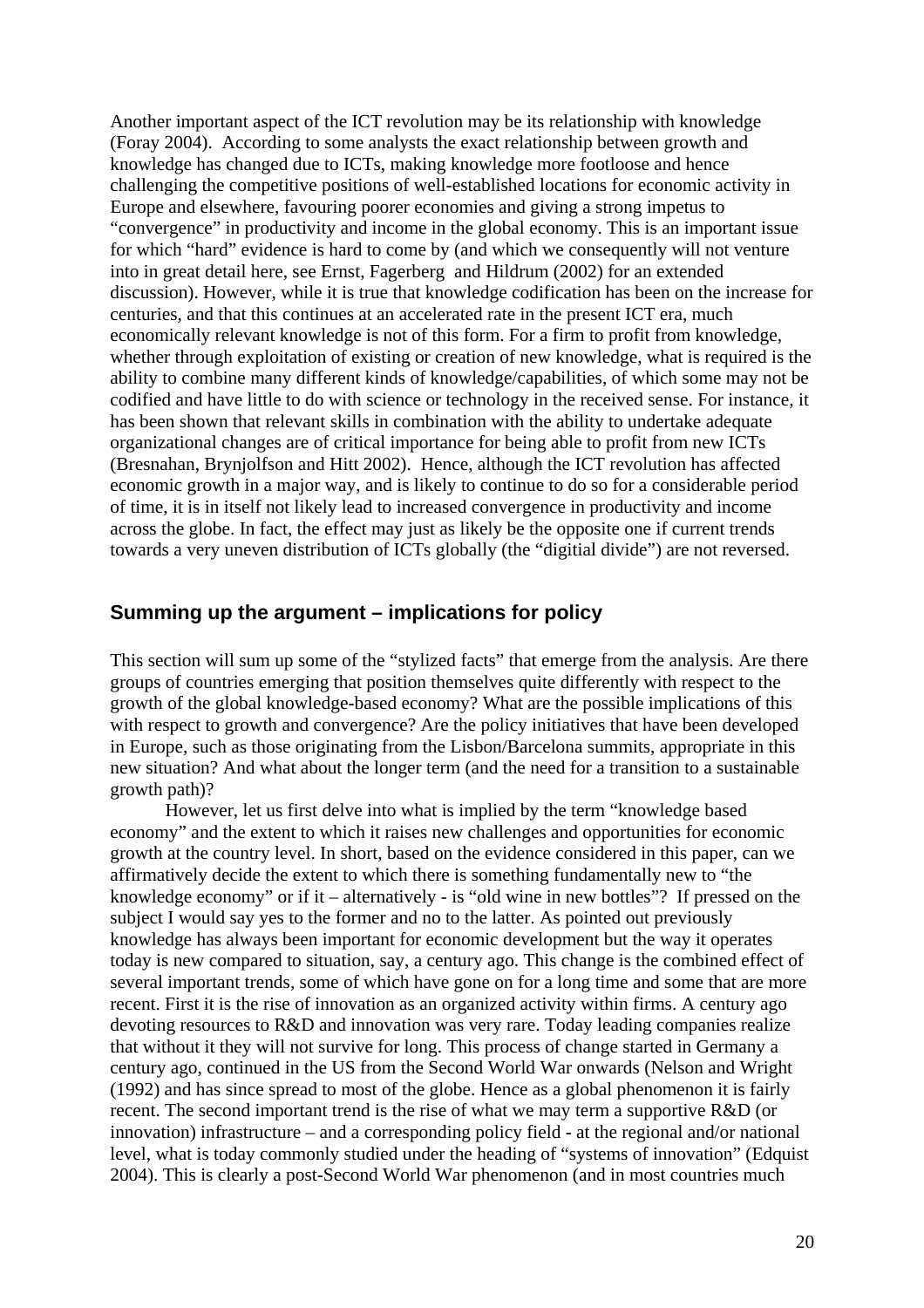more recent than that). Third it is the massification of higher (tertiary) education, which started in the US after the Second World War and then spread to other developed countries. In most countries this is a very recent phenomenon, the full consequences of which have not yet been felt. And finally it is the ICT revolution, which has made it possible to create knowledge infrastructures that make it possible to search, combine and recombine knowledge and information much quicker and efficient than before. As is evident from the diffusion statistics surveyed above this process is still at an early stage.

 The evidence considered in this paper clearly illustrates the dynamic character of the emerging knowledge based economy along all the four dimensions mentioned above; innovation, R&D infrastructure, higher education and ICT. The rapid growth of patenting worldwide, the catch-up in R&D expenditure as well as GDP per capita in several (previously poor) Asian economies, the massification of higher education and the rapid spread of new ICTs throughout the global economy all testify to the strength of this dynamics. However, this is not a process that benefits every country in the world to the some extent. On the contrary the available evidence seems to suggest that for some time now differences in GDP per capita between the dynamic (mostly rich) and less dynamic (mostly poor) parts of the world have been in increasing, and that this emerging divide is also mirrored in indicators of innovation, R&D infrastructure, higher education and ICT. However, this is not merely an increasing "north-south" divide, since some initially poor countries in Asia, China in particular, manage to catch-up. Moreover, there diverging tendencies at work within what we like to think of as the developed world, with in particular the European Union performing less well than, say, the United States and parts of Asia. These tendencies understandably worry policy-makers in the EU who have launched several policy initiatives to revitalize the growth and competitiveness of the European economy.

 The chief policy goal that European policy makers have agreed on is to try to raise R&D investments towards the three percent of GDP target. However, although high R&D investment is an important indicator of a thriving knowledge-based economy, it does not follow that increasing R&D without changing anything else would necessarily change much. What is needed is a more holistic policy approach based on a solid understanding of the factors that induce (or hamper) R&D and innovation. Since interaction with users (and user competence) has been shown to be perhaps the most important factor behind successful innovation, one recommendation might be to explore the possibility for intervening on the demand side, which arguably should be within reach given that politicians actually control around half of GDP in many European countries (somewhat less in others but still a big chunk of overall demand). The challenge in that case would be how to transform the big spenders among the public sectors, such as education, health, communication, energy provision (in some countries) etc., into powerhouses for innovation. More generally, what would be needed is a transition to an experimental economy; in which experiments with new solutions/technologies would be the normal state of affairs, not the exception. Arguably, such an economy would generate more innovation, and higher R&D expenditure in the private sector. This would, however, also necessitate a tolerance among policy-makers and the general public for the failures that inevitably would accompany any transition to a more experimental policy framework.

 Finally, what about the sustainability issue? Is the knowledge based dynamics (or innovation based growth) discussed here really sustainable in the long run? This is a challenging question and it is difficult (if not impossible) to answer it with any degree of "certainty". However, what can be said is that if there is a sustainable growth path for the global economy, it is probably this one. Economic growth in the traditional sense requires increased use of non-renewable resources and is therefore likely at some stage to be constrained by resource scarcity. Innovation – and knowledge based growth – is about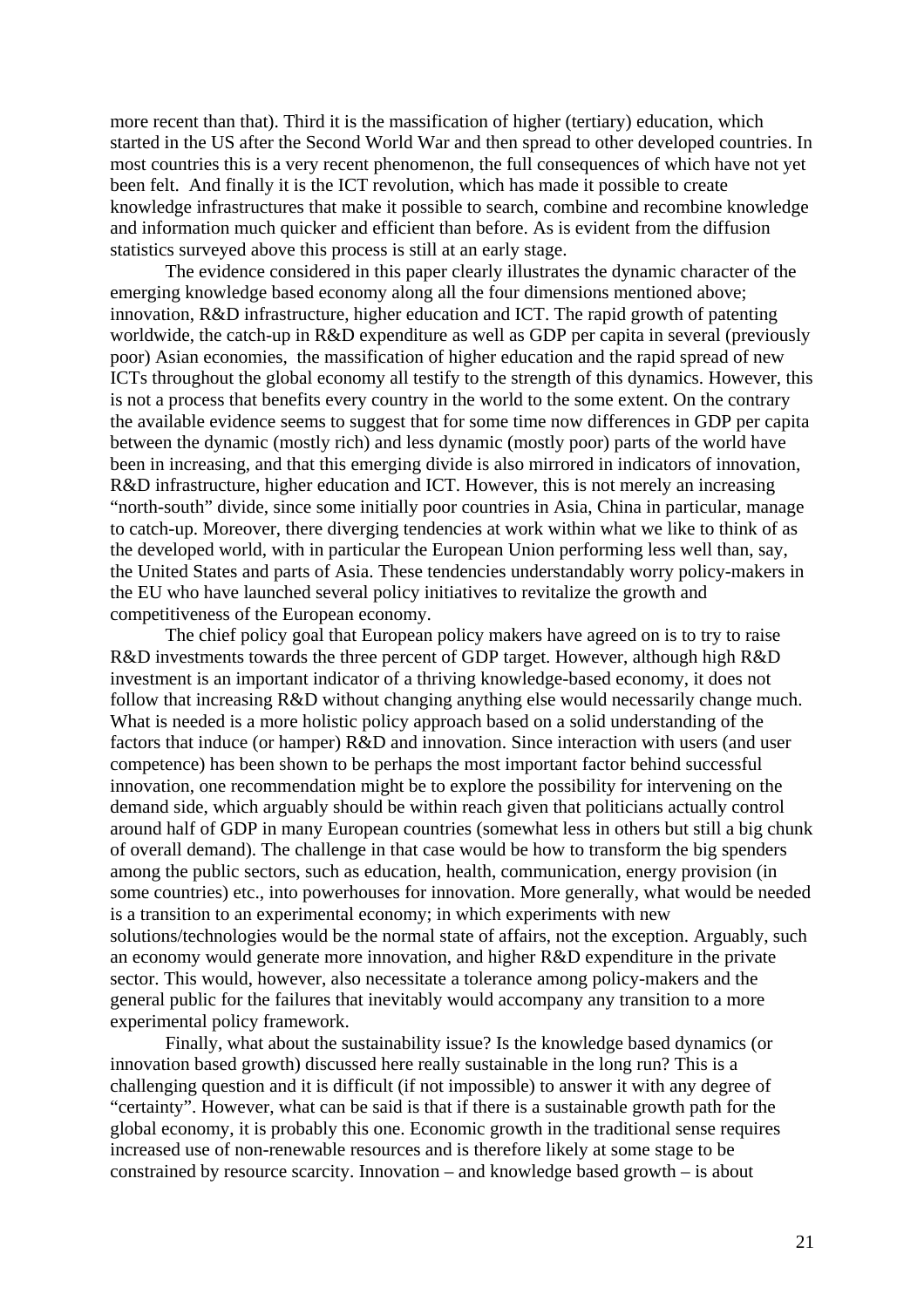mobilizing the knowledge, creativity and courage of the population to envisage new solutions that save resources and satisfy needs in new and better ways. Knowledge-based growth – what is sometimes termed "the innovation machine" - is a wonderful device to bring us closer to that aim. But firms and entrepreneurs need to be convinced that the new solutions they eventually come up with are likely to have a market, otherwise they will be reluctant to enter into the relevant search processes. Arguably, this is where politicians may have their main chance, e.g.; by providing motive, encouragement and direction to search processes that might otherwise have been prematurely abandoned (or never started). And a good place to start might well be with the public sector's own needs (Fagerberg, Guerrieri and Verspagen 1999)!

### **References**

- Acemoglu, D. (2002) Technical change, inequality and the labor market, *Journal of Economic Literature* 40: 7-72
- Aghion, Philippe, and P. Howitt (1998). *Endogenous Growth Theory.* Cambridge, MA: MIT Press.
- Archibugi, D. and A. Coco (2004) "A new indicator of technological capabilities for developed and developing countries (ArCo)", *World Development* 32: 629-654.
- Barro, R. J. and Jong-Wha Lee (2000). International Data on Educational Attainment: Updates and Implications. Harvard University, CID Working Paper no. 42.
- Bresnahan, T.F., E. Brynjolfsson and L.M. Hitt (2002) Information technology, workplace organization and the demand for skilled labour: Firm-level evidence, *Quarterly Journal of Economics* 117: 339-376
- Bruland, K., and D. C. Mowery (2004). "Innovation Through Time." Chapter 13 in *Oxford Handbook of Innovation,* J. Fagerberg, D. C. Mowery, and R. R. Nelson, editors. Oxford: Oxford University Press.
- Cohen, W., and Levinthal, D. (1990). "Absorptive Capacity: A New Perspective on Learning and Innovation." *Administrative Science Quarterly* 35: 123.
- Dahlman, C. J. and J.-E. Aubert (2001). *China and the Knowledge Economy: Seizing the 21st Century.* WBI Development Studies, Washington, DC: The World Bank.
- Dosi, G. (1988). "Sources, Procedures, and Microeconomic Effects of Innovation." *Journal of Economic Literature* 26: 1120−1171.
- Edquist. C. (2004) Systems of innovation perspectives and challenges, ch. 7 in J. Fagerberg, D. C. Mowery and R.R. Nelson (eds.), Oxford Handbook of Innovation, Oxford University Press, Oxford
- Eurostat (2004). *Innovation in Europe: Results for the EU, Iceland, and Norway.*  Luxembourg: Office for Official Publications of the European Communities.
- Eurostat (2005) Community Innovation Survey-3. Luxembourg, Eurostat.
- Ernst, D. J. Fagerberg and J. Hildrum (2002). "Do Global Production Networks and Digital Informations Systems Make Knowledge Spatially Fluid?" TIK Working paper no. 13/02, Centre for technology, innovation and culture, University of Oslo http://folk.uio.no/janf/downloadable\_papers.html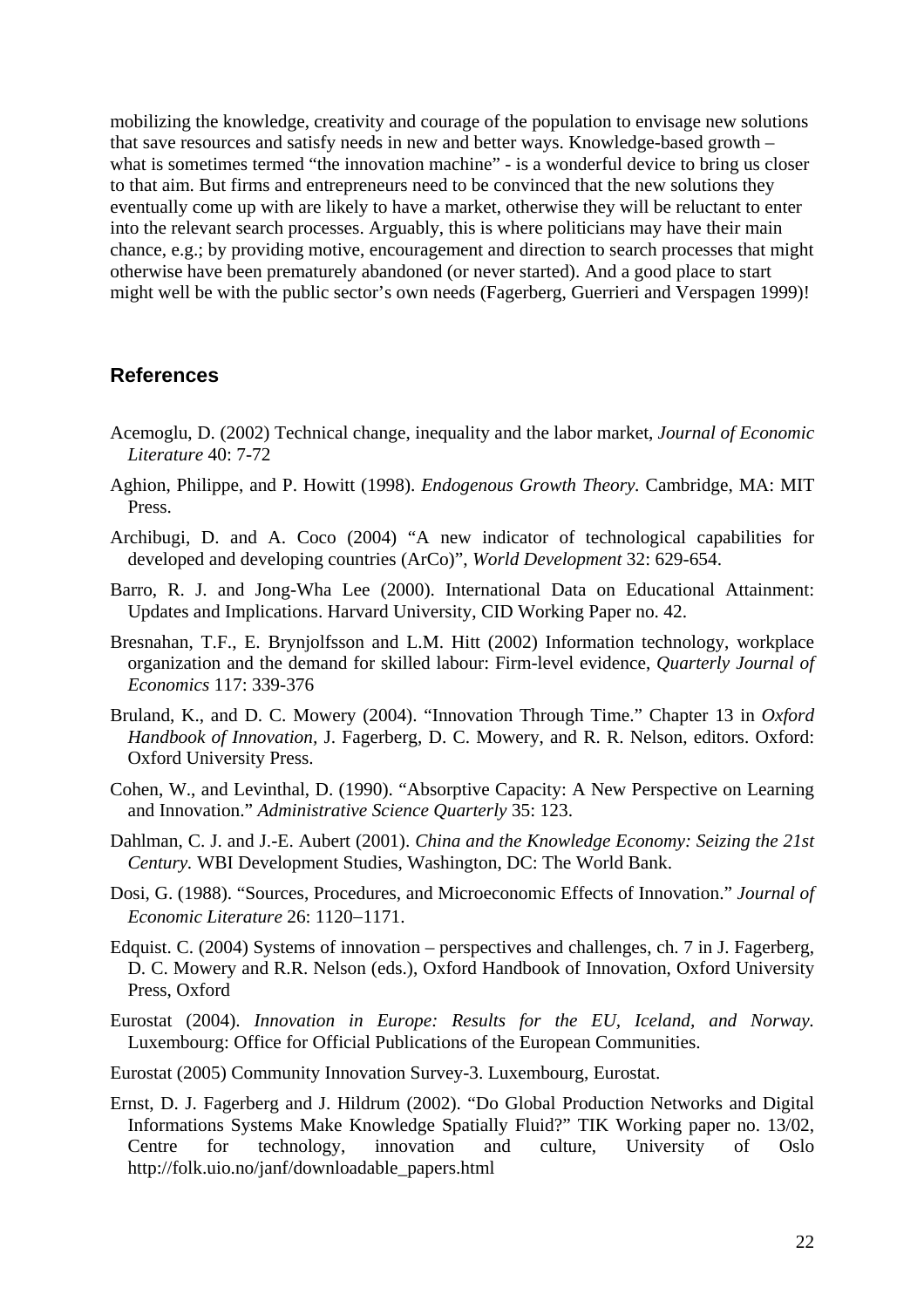Fagerberg, J. (1988) International Competitiveness, *Economic Journal,* 98: 355-374

- Fagerberg, J. (1994) Technology and International Differences in Growth Rates, *Journal of Economic Literature* 32: 1147-75
- Fagerberg, J. (1996). Technology and Competitiveness", *Oxford Review of Economic Policy*, 12: 39-51.
- Fagerberg, J. (2003) Schumpeter and the revival of evolutionary economics: An appraisal of the literature, *Journal of Evolutionary Economics*, 13: 125-159
- Fagerberg, J. (2004). "Innovation: A Guide to the Literature." Chapter 1 in *Oxford Handbook of Innovation,* J. Fagerberg, D. C. Mowery, and R. R. Nelson, editors. Oxford: Oxford University Press.
	- -, and M. M. Godinho (2004). "Innovation and Catching-Up." Chapter 19 in *Oxford Handbook of Innovation,* J. Fagerberg, D. C. Mowery, and R. R. Nelson, editors. Oxford: Oxford University Press.
	- ⎯⎯⎯, P. Guerrieri, and B. Verspagen, editors (1999), *The Economic Challenge for Europe: Adapting to Innovation-Based Growth.* Aldershot: Edward Elgar.

 $-, M$ . Knell, and M. Srholec (2004). "The Competitiveness of Nations." Paper prepared for the Second Globelics Conference, Beijing, China, October 18−20.

- Foray, D. (2004). *The Economics of Knowledge.* Cambridge, MA: MIT Press.
- Foray, D. and B. Kahin (eds,) "Advancing knowledge and the knowledge economy", MIT Press, forthcoming
- Freeman, C. and F. Louca (2001) *As Times Goes By. From the Industrial Revolutions to the Information Revolution*, Oxford: Oxford University Press
- GGDC (2005) Groningen Growth and Development Centre and The Conference Board, Total Economy Database. August 2005, http://www.ggdc.net.
- Granstrand, O. (2004). "Innovation and Intellectual Property Rights." Chapter 10 in *Oxford Handbook of Innovation,* J. Fagerberg, D. C. Mowery, and R. R. Nelson, editors. Oxford: Oxford University Press.
- ISO (2004) The ISO Survey of ISO 9001:2000 and ISO 14001 Certificates. Geneve, International Organization for Standardization.
- ITU (2005)World Telecommunication Indicators Database. Geneve, International Telecommunication Union.
- Kim, L. (1997). *Imitation to Innovation: The Dynamics of Kerea's Technological Learning*, Harvard: Harvard Business School Press.
- Kline, S.J. and N. Rosenberg (1986) "An Overview of Innovation", in R. Landau and N. Rosenberg (eds) The Positive Sum Strategy: Harnessing Technology for Economic Growth, Washington D.C.: National Academy Press, pp. 275-304
- Lall, S. (2000). "Technological Change and Industrialization in the Asian Newly Industrializing Economies: Achievements and Challenges." In *Technology, Learning, & Innovation: Experiences of Newly Industrializing Economies,* L. Kim and R. Nelson, editors, pp. 13−68. Cambridge: Cambridge University Press.
- Lam, A. (2004). "Organizational Innovation." Chapter 5 in *Oxford Handbook of Innovation,* J. Fagerberg, D. C. Mowery, and R. R. Nelson, editors. Oxford: Oxford University Press.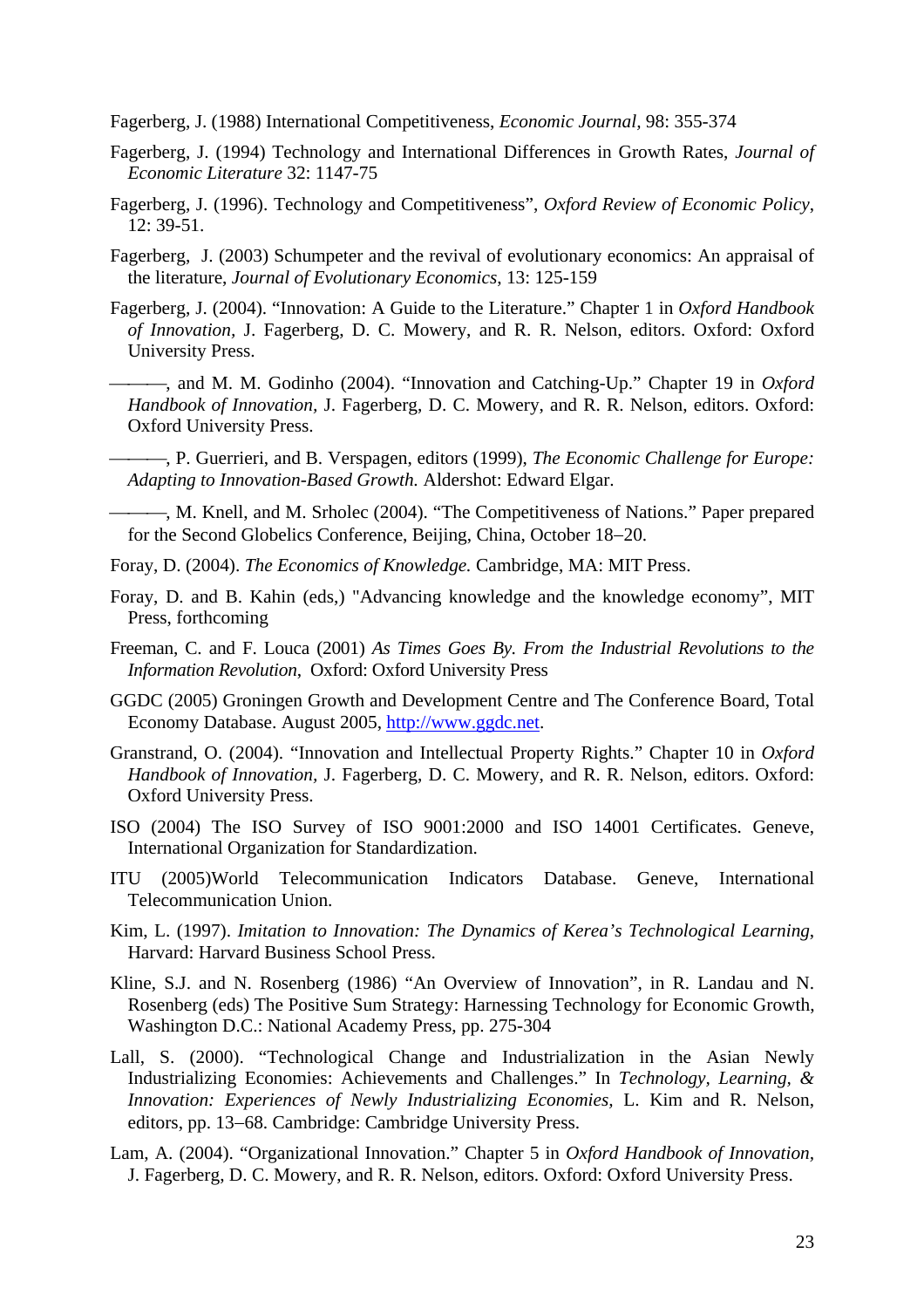Landes, D. (1998). *The Wealth and Poverty of Nations.* London: Abacus.

- Lundvall, B. Å. (1992) National Systems of Innovation: Towards a Theory of Innovation and Interactive Learning, London: Pinter
- Malerba, F. (2004) Sectoral systems: How and why innovation differs across sectors, ch, 14. in J. Fagerberg, D. C. Mowery and R.R. Nelson (eds.), Oxford Handbook of Innovation, Oxford University Press, Oxford
- Miles, I. (2004) Innovation in services, ch. 16. in J. Fagerberg, D. C. Mowery and R.R. Nelson (eds.), Oxford Handbook of Innovation, Oxford University Press, Oxford
- Mowery, D. C. and B. N. Sampat (2004) Universities in national innovation systems, ch. 8 in J. Fagerberg, D. C. Mowery and R.R. Nelson (eds.), Oxford Handbook of Innovation, Oxford University Press, Oxford
- Nelson, R.R. (ed.) (1993) National Systems of Innovation: A Comparative Study, Oxford: Oxford University Press
- Nelson, R.R. and S.G. Winter (1982) An Evolutionary Theory of Economic Change, Cambridge, Mass: Harvard University Press
- Nelson, R. R., and G. Wright (1992). "The Rise and Fall of American Technological Leadership: The Postwar Era in Historical Perspective." *Journal of Economic Literature*  30: 1931−1964.
- NSF (2005) Science and Engineering Indicators 2004. Washington DC, National Science Foundation.
- OECD (2005a) OECD Patent Data. Paris, OECD.
- OECD (2005b) OECD MSTI Database. Paris, OECD. RICYT (2005) Science and Technology Indicators. Buenos Aires, The Network on Science and Technology Indicators —Ibero-American and Inter-American.
- Pianta, M. (2004) Innovation and employment, ch. 21 in J. Fagerberg, D. C. Mowery and R.R. Nelson (eds.), Oxford Handbook of Innovation, Oxford University Press, Oxford
- Rogers, E. (1995). *Diffusion of Innovations,* 4th ed. New York: Free Press.
- Romer, P. M. (1990). "Endogenous Technological Change." *Journal of Political Economy* 98: S71−S102.
- Smith, K. (2004). Measuring innovation, ch. 6 in J. Fagerberg, D. C. Mowery and R.R. Nelson (eds.), Oxford Handbook of Innovation, Oxford University Press, Oxford
- Solow, R. M. (1956). "A Contribution to the Theory of Economic Growth." *Quarterly Journal of Economics* 70: 65−94.
- Van de Ven, A., D.E.Polley, R. Garud and S. Venkataraman (1999) The Innovation Journey, New York: Oxford University Press
- von Hippel, E. (2005) Democratizing Innovation: The evolving phenomenon of user innovation, Paper at the Conference "Advancing Knowledge and the Knowledge Economy" 10-11. January 2005 at the National Academies, Washington D.C.
- Von Tunzelmann, N. and V. Acha (2004) Innovation in 'low-tech' industries, ch. 15. in J. Fagerberg, D. C. Mowery and R.R. Nelson (eds.), Oxford Handbook of Innovation, Oxford University Press, Oxford
- USAID (2004) Global Education Database (GED) 2003 Edition. Washington DC, U.S.